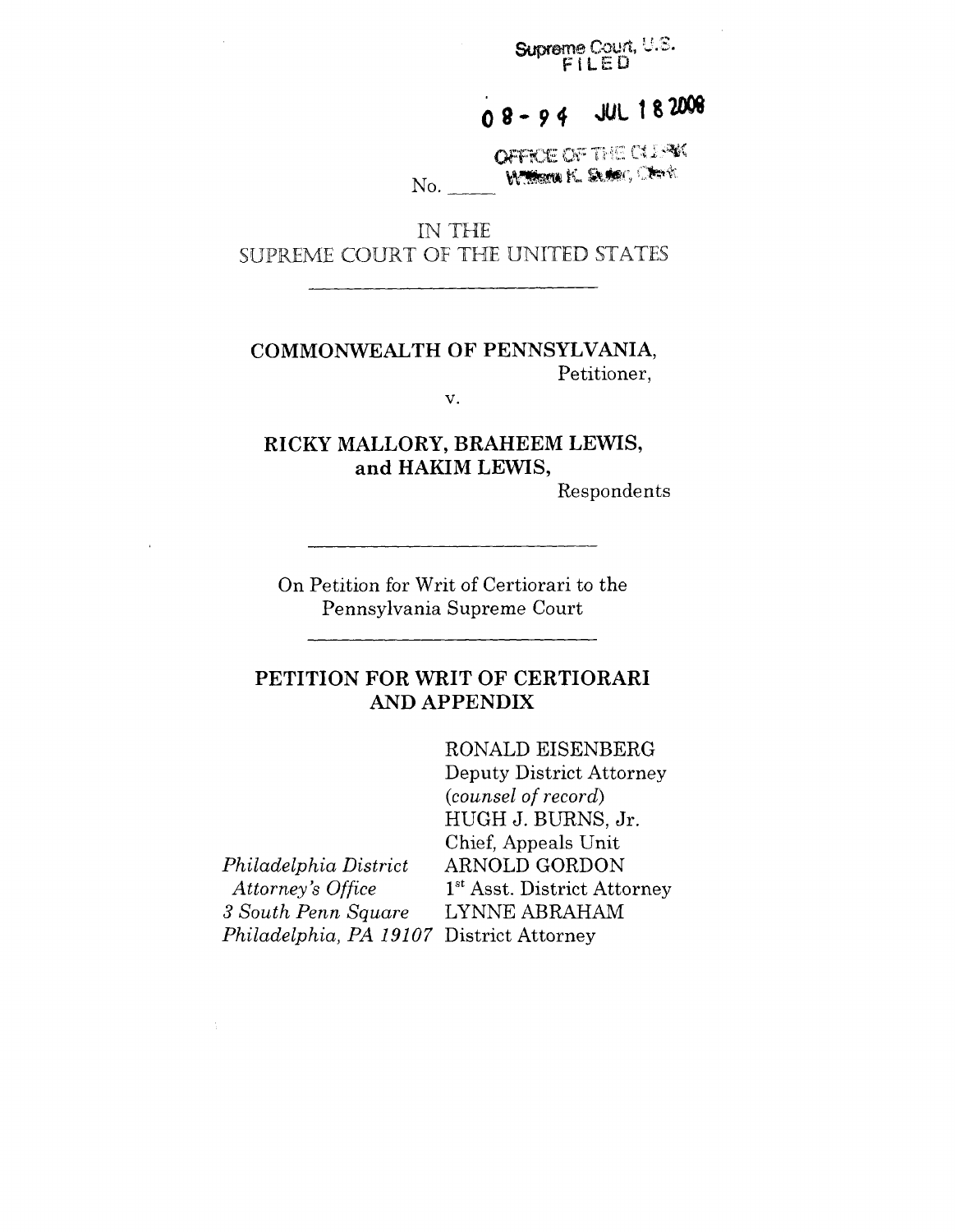#### **Question Presented**

Respondents, criminal defendants convicted of an attempted murder plot, alleged in postconviction proceedings that their trial lawyers were ineffective for urging them to accept a bench trial rather than a jury trial.

The Pennsylvania Supreme Court, relying on *Hill v. Lockhart,* held that the requirement of proving prejudice in the "proceeding" does not apply to the result of the trial; rather it applies only to the particular stage of the trial at which the ineffectiveness occurred. Therefore, respondents were entitled to relief merely by asserting that, but for their lawyers' actions, they would not have agreed to a bench trial.

The following question is presented:

*Can a criminal defendant establish ineffective assistance of counsel for failing to ensure a valid jury trial waiver, without showing that the alleged ineffectiveness had any effect on the verdict or sentence?*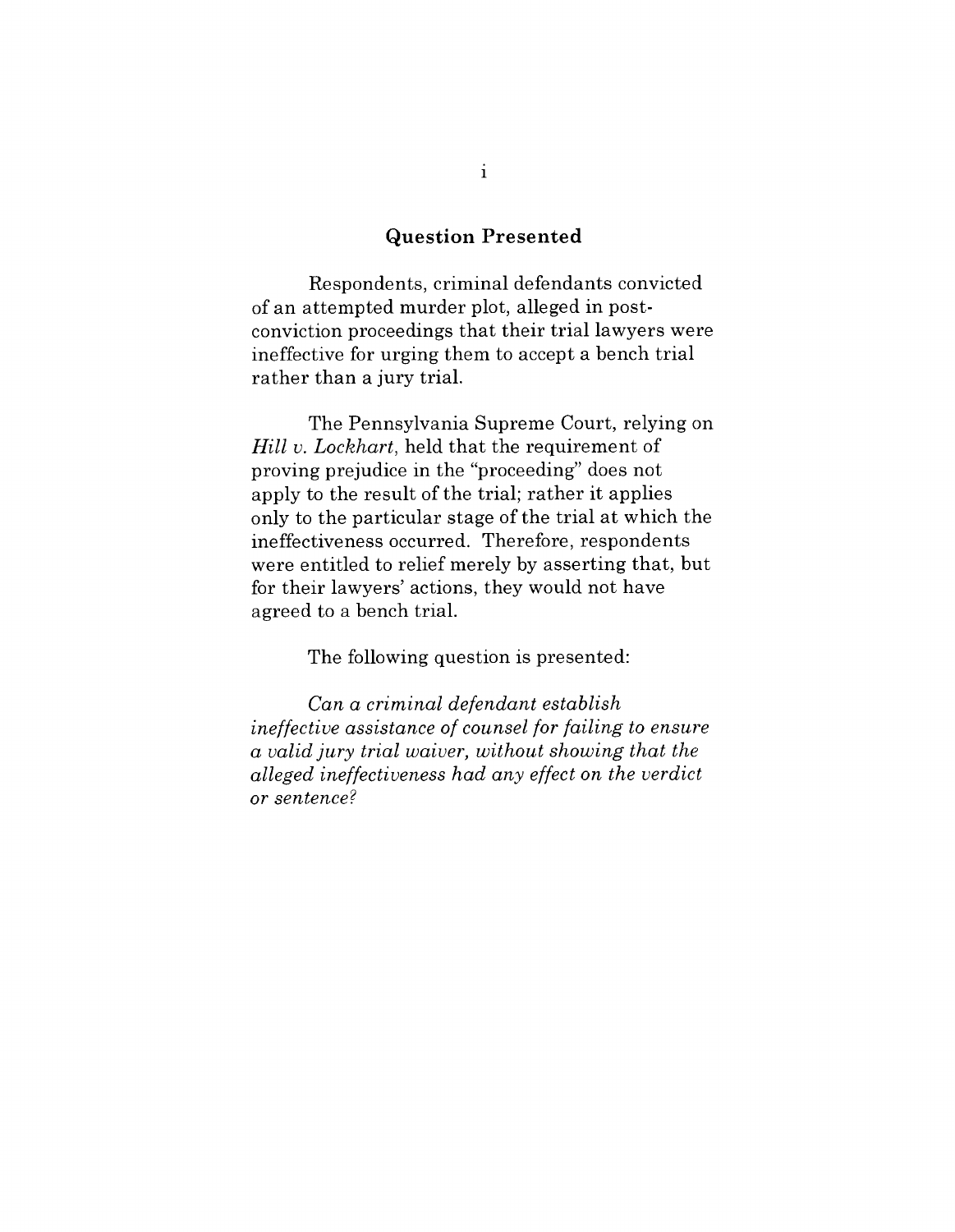# **Table of Contents**

| <b>Question Presented</b>                                |                                                                                                                                                                 |    |
|----------------------------------------------------------|-----------------------------------------------------------------------------------------------------------------------------------------------------------------|----|
| iv<br>Table of Citations                                 |                                                                                                                                                                 |    |
| 1<br>Order and Opinion Below                             |                                                                                                                                                                 |    |
| $\mathbf 1$<br><b>Statement of Jurisdiction</b>          |                                                                                                                                                                 |    |
| $\mathbf{1}$<br><b>Constitutional Provision Involved</b> |                                                                                                                                                                 |    |
| $\overline{2}$<br><b>Statement of the Case</b>           |                                                                                                                                                                 |    |
| 7<br>Reasons for Granting the Petition                   |                                                                                                                                                                 |    |
| Ι.                                                       | The proper prejudice standard to be applied<br>to jury waiver ineffectiveness claims presents<br>an important question of constitutional law. 7                 |    |
| II.                                                      | The circuits, and state courts, are in conflict<br>on the nature of the prejudice required for<br>12<br>jury waiver ineffectiveness claims.                     |    |
| Ш.                                                       | This Court's decision in the related context of<br>guilty plea ineffectiveness claims, Hill v.<br>Lockhart, has created uncertainty and<br>should be clarified. | 17 |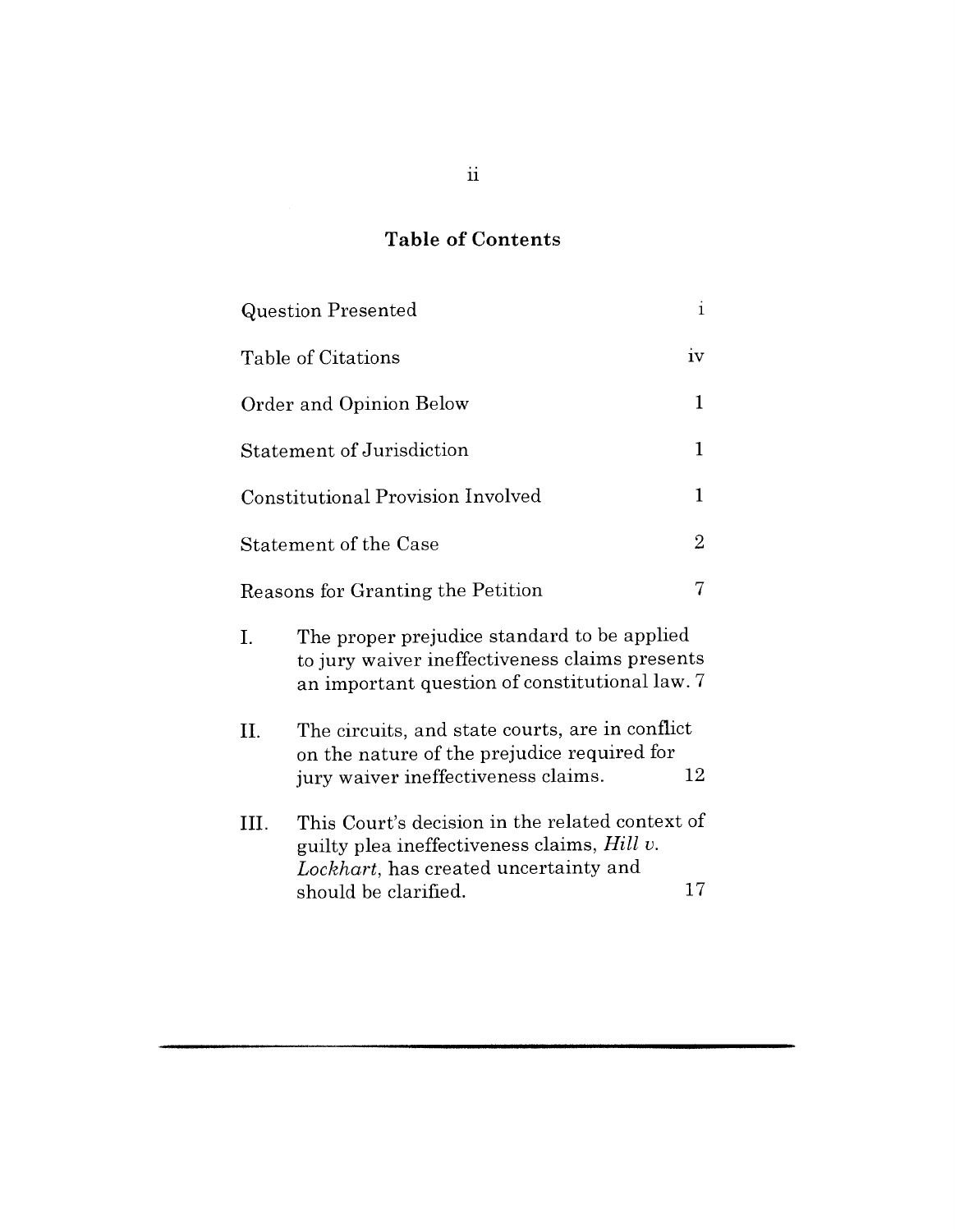| Conclusion                                                                                             | 28        |
|--------------------------------------------------------------------------------------------------------|-----------|
| Appendix                                                                                               |           |
| Pennsylvania Supreme Court<br>opinion, February 19, 2008                                               | App. $1$  |
| Pennsylvania Supreme Court<br>order granting allowance of<br>appeal and consolidation,<br>June 6, 2006 | App. $45$ |
| Pennsylvania Superior Court<br>order denying reargument,<br>January 12, 2006                           | App. 47   |
| Pennsylvania Superior Court<br>opinion, November 15, 2005                                              | App. 49   |
| Philadelphia Common Pleas Court<br>opinion, Commonwealth v.<br>Ricky Mallory, June 29, 2004            | App. $71$ |
| Philadelphia Common Pleas Court<br>opinion, Commonwealth v.<br>Braheem Lewis, June 29, 2004            | App. 80   |
| Philadelphia Common Pleas Court<br>opinion, Commonwealth v.<br>Hakim Lewis, June 29, 2004              | App. 89   |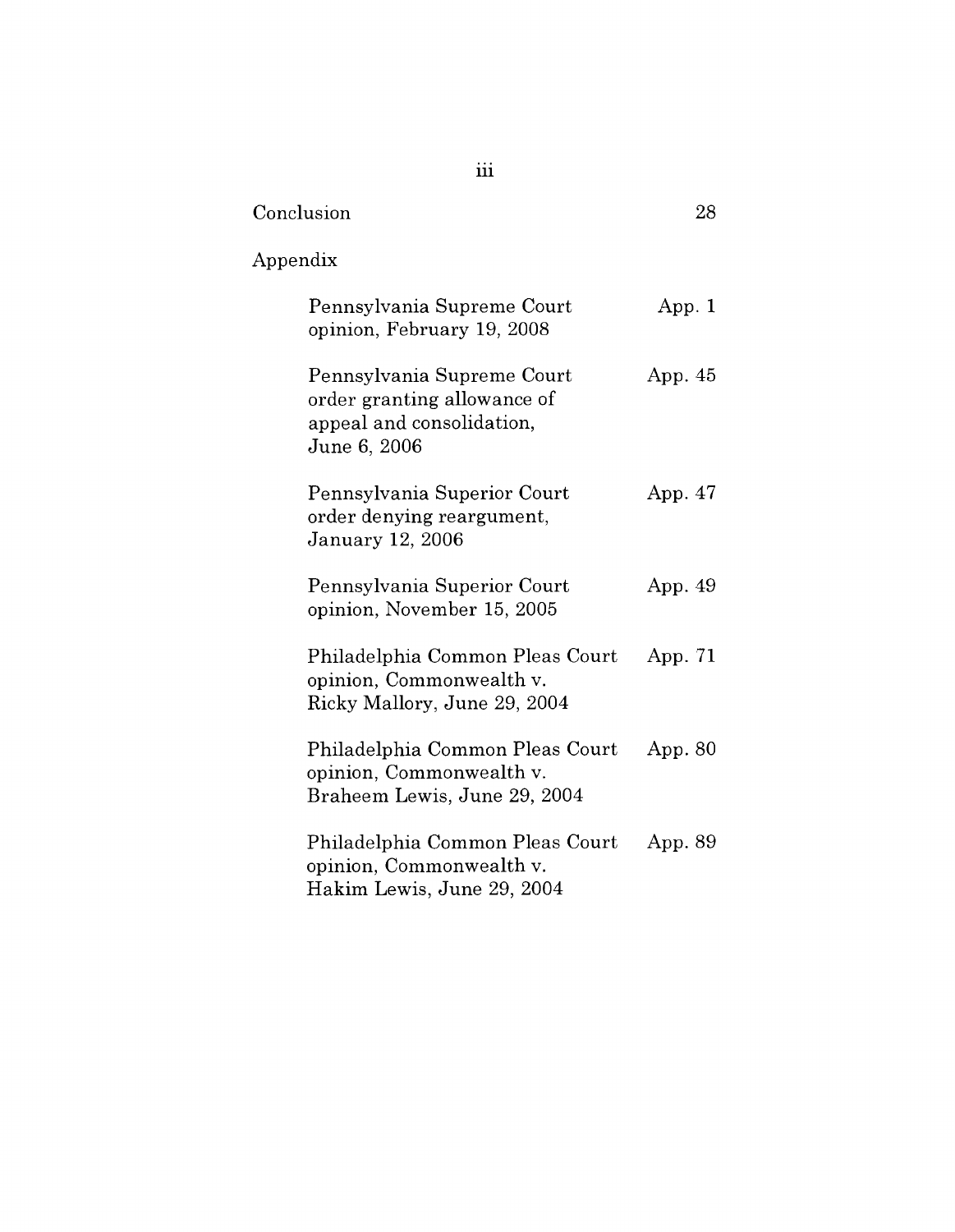# **Table of Citations**

# **Federal Cases**

| Brown v. Artuz, 124 F.3d 73 (2 <sup>nd</sup> Cir. 1997)                | 23     |
|------------------------------------------------------------------------|--------|
| Correll v. Thompson, 63 F.3d 1279 (4 <sup>th</sup> Cir. 1995) 13       |        |
| Evans v. Meyers, 742 F.2d 371 (7th Cir. 1984)                          | 19     |
| Florida v. Nixon, 543 U.S. 175 (2004)                                  | 17, 26 |
| Franklin v. United States, 227 Fed. Appx. 856<br>$(11^{th}$ Cir. 2007) | 24     |
| Green v. Lynaugh, 868 F.2d 176 (5 <sup>th</sup> Cir. 1989)             | 14     |
| Haase v. United States, 800 F.2d 123<br>(7 <sup>th</sup> Cir. 1986)    | 20     |
| passim<br><i>Hill v. Lockhart, 474 U.S. 52 (1985)</i>                  |        |
| Jones v. Barnes, 463 U.S. 745 (1983)                                   | 23     |
| 19, 22, 23, 24<br>Kimmelman v. Morrison,<br>477 U.S. 365 (1986)        |        |
| <i>Lockhart v. Fretwell</i> , 506 U.S. 364 (1993)                      | 26     |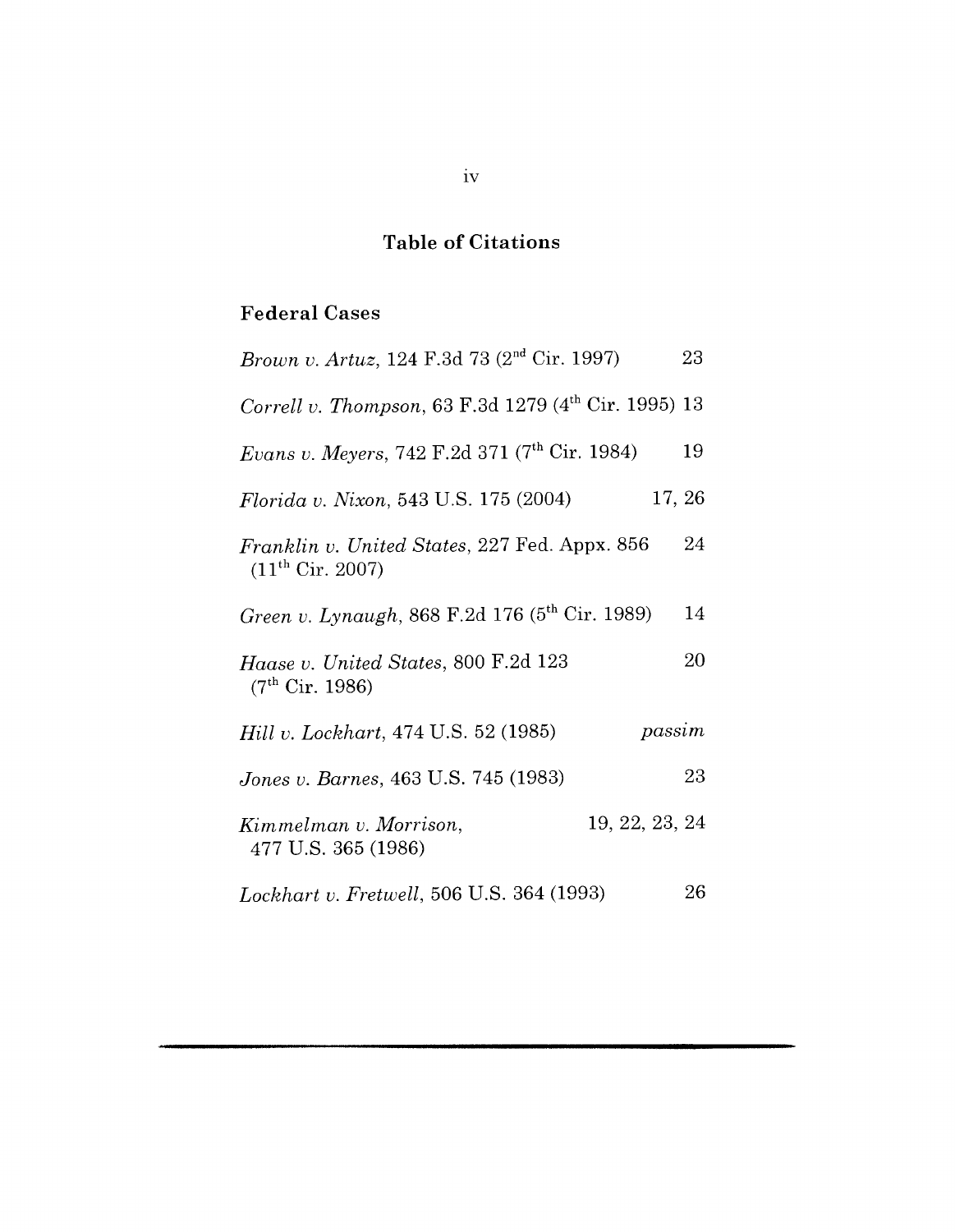| McGurk v. Stenberg, 163 F.3d 470<br>(8 <sup>th</sup> Cir. 1998)           | 12, 13 |    |
|---------------------------------------------------------------------------|--------|----|
| Miller v. Champion, 161 F.3d 1249<br>$(10^{th}$ Cir. 1998)                |        | 20 |
| Miller v. Champion, 262 F.3d 1066<br>$(10^{th}$ Cir. 2001)                |        | 21 |
| <i>Miller v. Dormire,</i> 310 F.3d 600 ( $8^{th}$ Cir. 2003)              |        | 12 |
| Mitchell v. Scully, 746 F.2d 951 (2 <sup>nd</sup> Cir. 1984)              |        | 18 |
| Nelson v. Hvass, 392 F.3d 320 (8 <sup>th</sup> Cir. 2004)                 |        | 16 |
| Robinson v. United States, 1991 U.S. App.<br>LEXIS 131166 (9th Cir. 1991) |        | 14 |
| Roe v. Flores-Ortega, 528 U.S. 470 (2000) 16, 24, 25                      |        |    |
| Short v. United States, 471 F.3d 686<br>$(6^{th}$ Cir. 2006)              |        | 20 |
| Singer v. United States, 380 U.S. 24 (1965)                               |        | 9  |
| Spytma v. Howes, 313 F.3d 363 ( $6th$ Cir. 2002)                          |        | 14 |
| <i>St. Pierre v. Walls, 297 F.3d 617 (7<sup>th</sup> Cir. 2002)</i>       |        | 20 |
| Strickland v. Washington,<br>466 U.S. 668 (1984)                          | passim |    |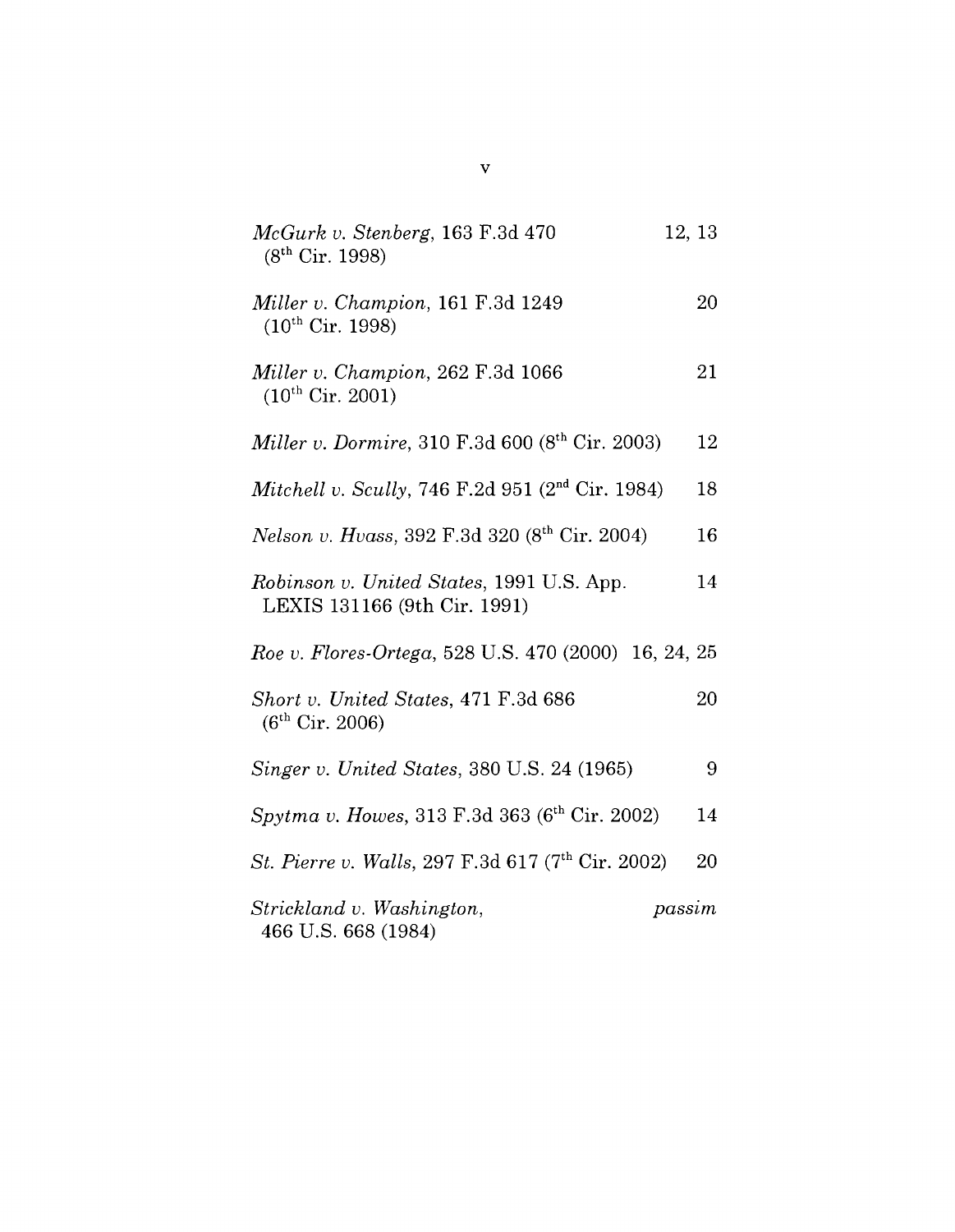| United States v. Craig, 1992 U.S. App.<br>LEXIS 14179 ( $9^{th}$ Cir. 1992) | 15     |
|-----------------------------------------------------------------------------|--------|
| United States v. Cronic,<br>466 U.S. 648 (1984)                             | passim |
| United States v. Gonzalez-Lopez,<br>548 U.S. 140 (2006)                     | 26     |
| United States v. Kimler, 119 Fed. Appx. 213<br>$(10^{th}$ Cir. 2004)        | 24     |
| United States v. Michael, 100 F.3d 995<br>(D.C. Cir. 1996)                  | 24     |
| Willis v. Smith, 351 F.3d 741 (6 <sup>th</sup> Cir. 2003)                   | 14     |
| <b>State Cases</b>                                                          |        |
| <i>Abrams v. State, 777 So. 2d 1205</i><br>(Fla. Dist. Ct. App. 2001)       | 13     |
| City of Wichita v. Bannon, 154 P.3d 1170<br>(Kan. Ct. App. 2007)            | 13     |
| Grosvenor v. State, 874 So. 2d 1176 (Fla. 2004)                             | 21     |
| Leatherwood v. State, 539 So. 2d 1378<br>(Miss. 1989)                       | 21     |
| Mowdy v. State, 638 So. 2d 738 (Miss. 1994)                                 | 22     |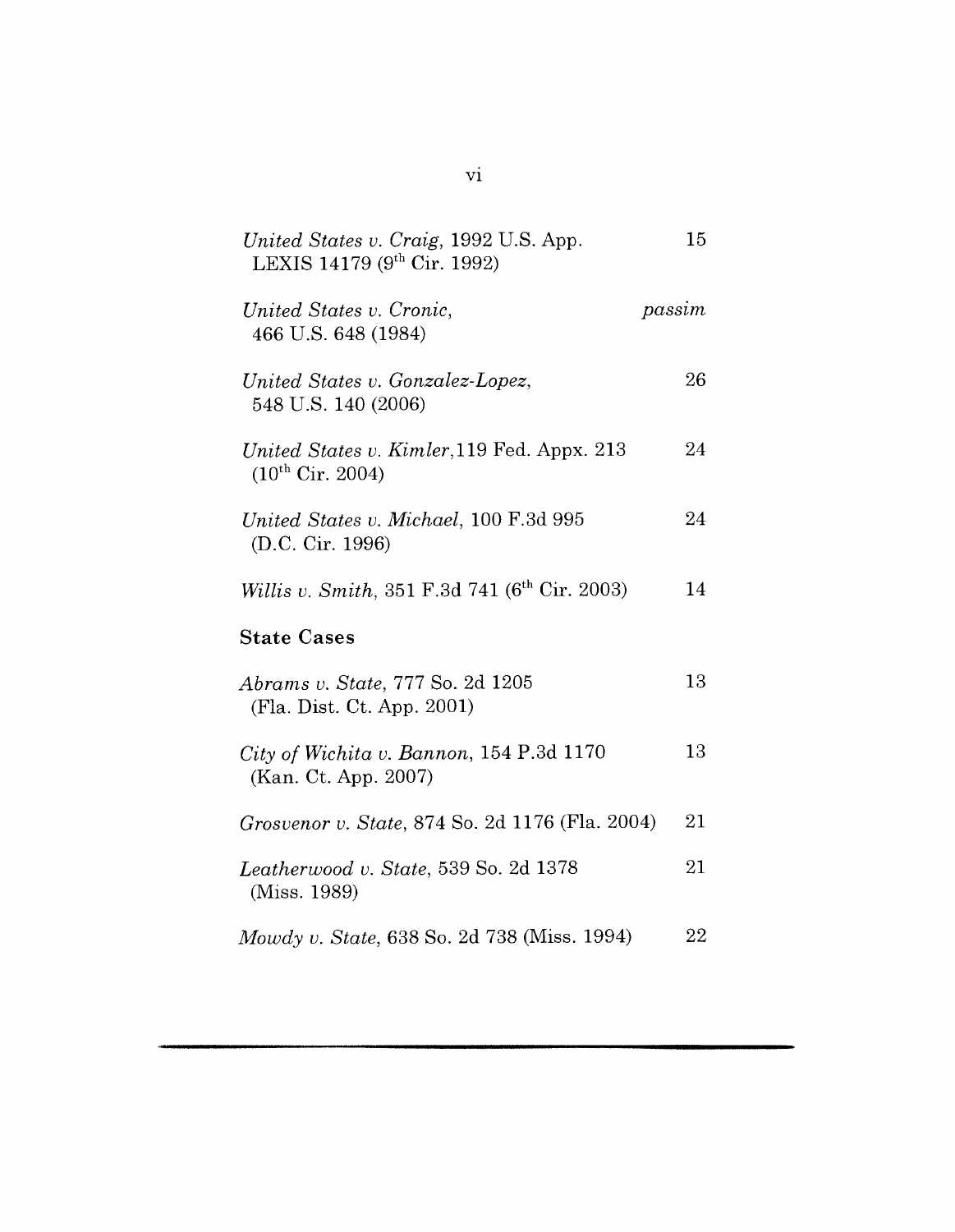| <i>Palmer v. State, 174 P.3d 1298 (Wyo. 2008)</i>                | 22 |
|------------------------------------------------------------------|----|
| <i>People v. Williams,</i> 576 N.E.2d 68<br>(Ill. App. Ct. 1991) | 15 |
| <i>Rutti v. State, 100 P.2d 394 (Wyo. 2004)</i>                  | 22 |
| Smith v. United States, 686 A.2d 537<br>(D.C. App. 1996)         | 21 |
| <i>State v. Bowers, 966 P.2d 1023</i><br>(Ariz. Ct. App. 1998)   | 21 |
| State v. Emch, 2002 Ohio 3861<br>(Ohio Ct. App. 2002)            | 15 |
| <i>State v. Stallings, 658 N.W.2d 106 (Iowa 2003)</i>            | 13 |
| State v. Van Cleave, 674 N.E.2d 1293 (Ind. 1996) 21              |    |
| <i>Stevens v. State, 689 N.E.2d 487</i><br>(Ind. Ct. App. 1997)  | 13 |

# **Federal Statute**

28 U.S.C. §1257(a) 1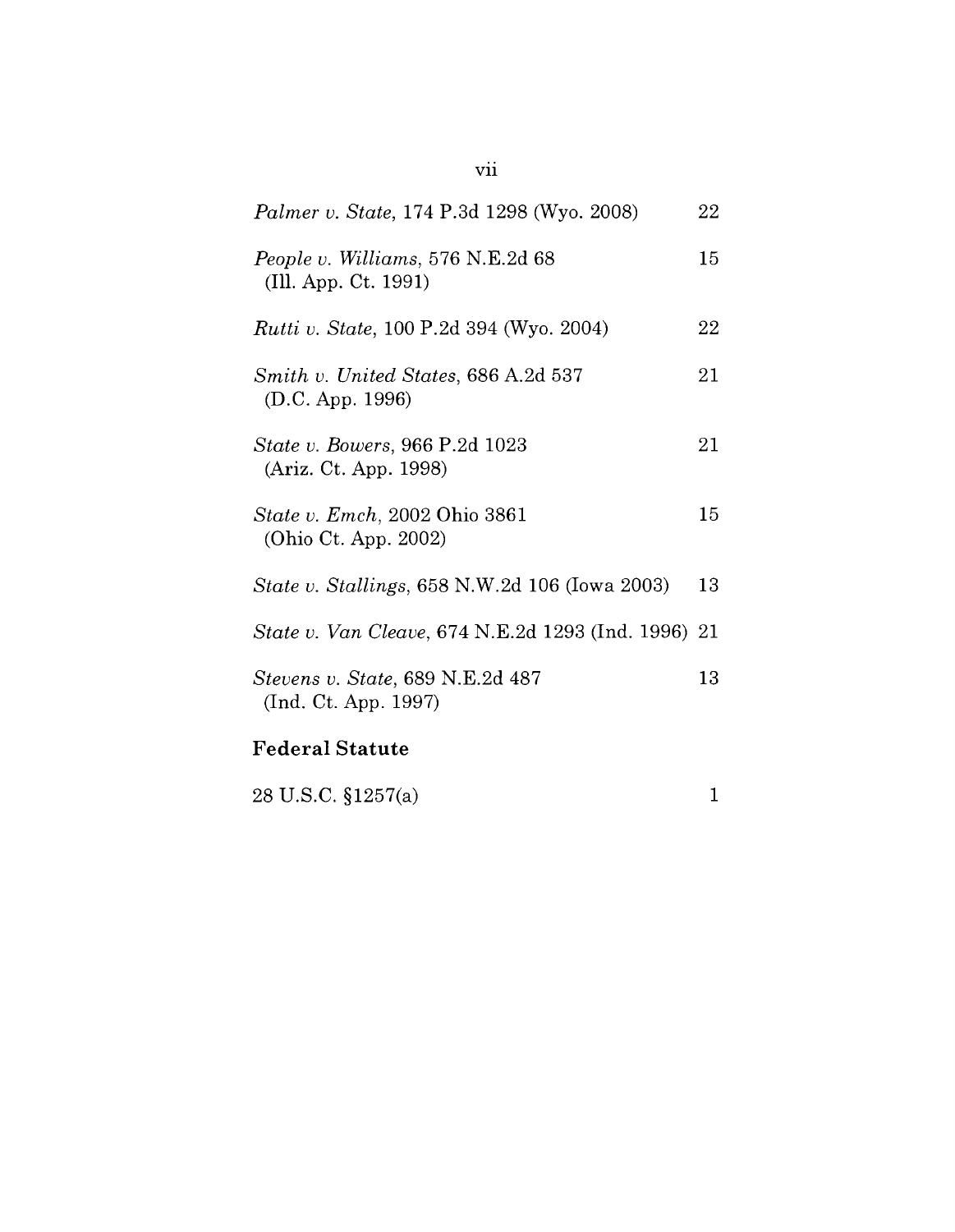#### **Order and Opinion Below**

The order below is the ruling of the highest state court, the Pennsylvania Supreme Court. The order vacated the denial of post-conviction relief by the Pennsylvania Superior Court, and remanded for appropriate disposition of respondents' claim of ineffective assistance of counsel concerning waiver of the right to a jury trial. The opinion of the Pennsylvania Supreme Court is reported at 941 A.2d 686, and is reprinted in the Appendix at App. 1-44.

## **Statement of Jurisdiction**

This Court has jurisdiction under 28 U.S.C. § 1257(a) to review the judgment of the Pennsylvania Supreme Court construing the Sixth Amendment to the United States Constitution.

### **Constitutional Provision Involved**

The Sixth Amendment to the United States Constitution, which provides, in relevant part:

> In all criminal prosecutions, the accused shall enjoy the right.., to have the Assistance of Counsel for his defence.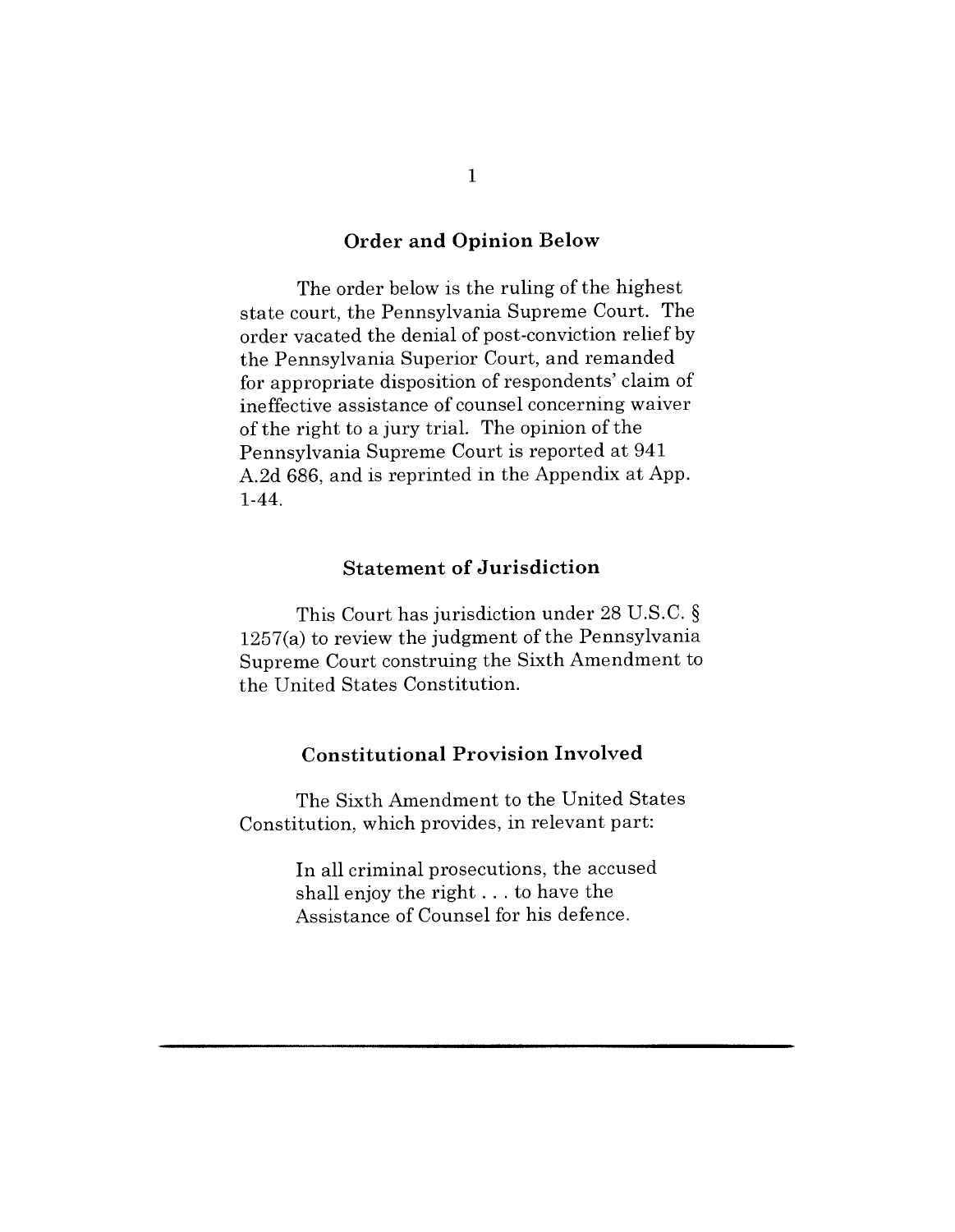#### **Statement of the Case**

Respondents were associates charged with shooting a former drug partner. Respondents retained private attorneys and signed detailed written colloquies waiving their right to a jury. After a three-day bench trial, they were convicted of attempted murder and related offenses. On postconviction review, respondents alleged that their lawyers were guilty of ineffective assistance of counsel for allowing the jury waiver against respondents' true will. The Pennsylvania Supreme Court, overturning the denial of relief, ruled below that such ineffectiveness allegations require no showing of prejudice in relation to the verdict or sentence, and remanded for disposition of the claim.

The events in question began in late 1995. Respondents Braheem and Hakim Lewis pooled several thousand dollars with the victim, Dante Hunter, to begin a cocaine-selling operation. After several months, some of the proceeds and drugs turned up missing from a safehouse. The partners quarreled and ended the relationship (N.T. 9/15/98, 12-24).

On the morning of August 27, 1996, a cohort of the Lewis's arranged a meeting with the victim to discuss their dispute. When the victim drove up in his car, the three respondents opened fire from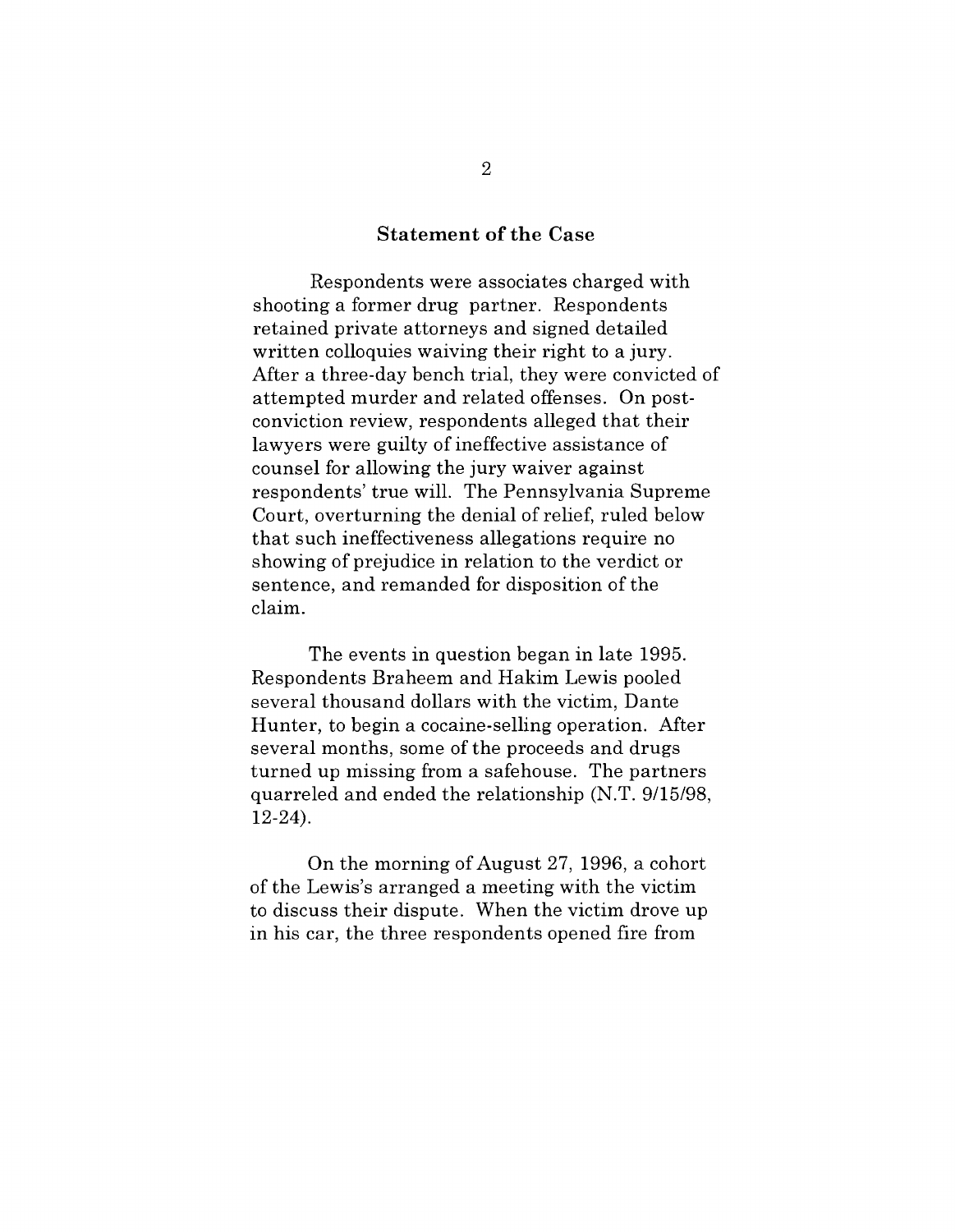opposite sides of the street. The victim tried to speed away, crashed, and then fled on foot. One of the bullets hit him in the face, knocking out his teeth. Thirty-seven fired cartridge cases were recovered from the scene. (N.T. 9/15/98, 45-60; 9/16/98, 81).

When the scheduled trial day arrived, each of the respondents filled out four-page, 39-question jury waiver colloquy forms. The forms explained in detail the rights associated with trial by jury. Respondents also initialed each page and signed declarations certifying that they had discussed the matter with their lawyer and understood the information in the colloquy. The lawyers and the prosecutor also signed the forms. The trial judge confirmed in open court that the forms had been completed. Although there was no oral colloquy, neither respondents nor their retained counsel expressed any objection to the procedure. App. 5-7.

On September 17, 1998, the trial judge returned verdicts of guilty. Respondents appealed. One was represented by trial counsel on appeal, while the others retained new counsel. None of the respondents raised any claim on appeal concerning the jury waiver. App. 7-9.

The Pennsylvania Superior Court (the intermediate appellate court) affirmed the judgments of sentence on direct appeal, and the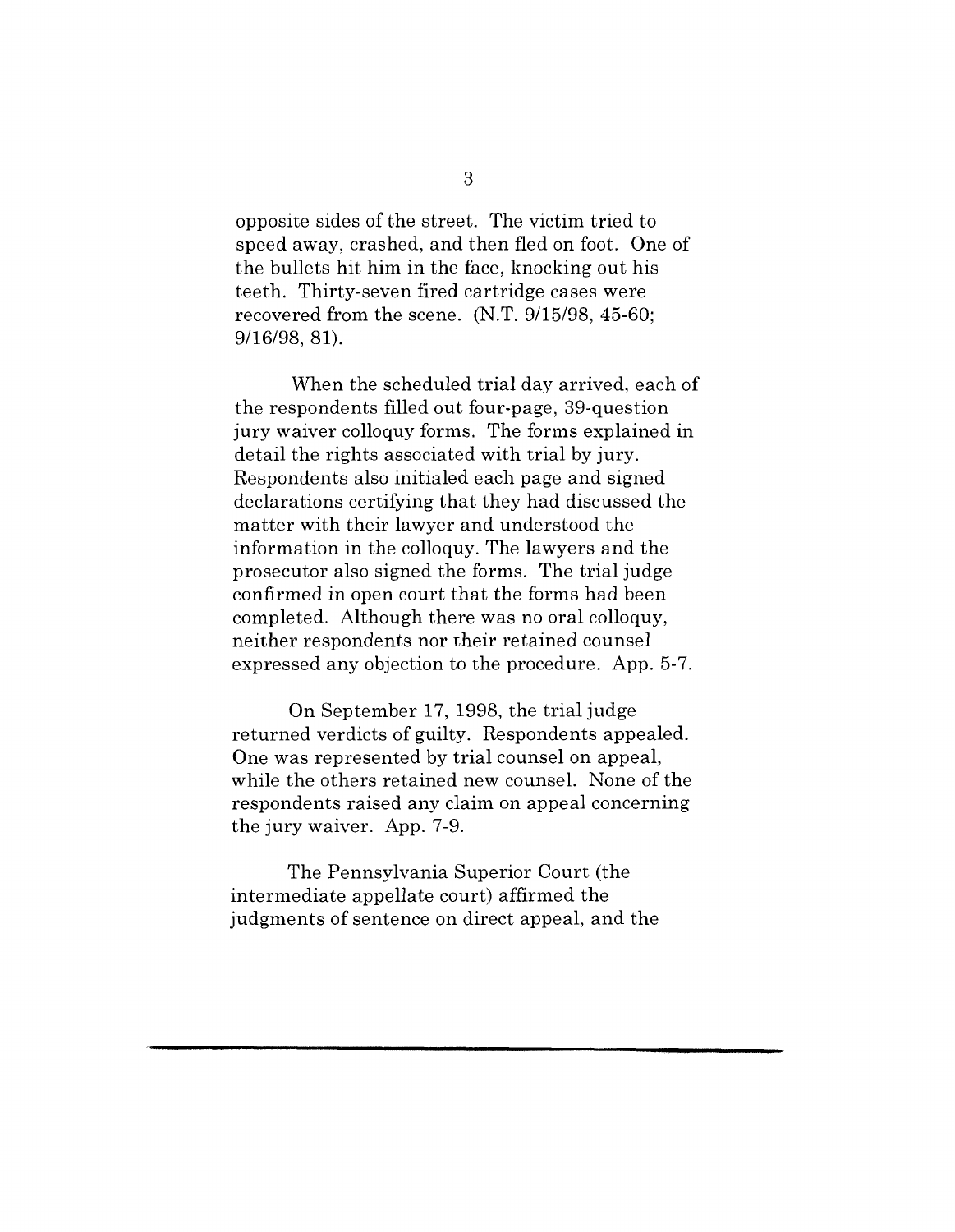Pennsylvania Supreme Court denied discretionary review. App.8-9.

Respondents then filed petitions in Philadelphia Common Pleas court under the Pennsylvania Post-Conviction Relief Act. Respondent Mallory was appointed new counsel; the others retained new counsel. In their petitions, respondents alleged, for the first time, that they had not really wanted a non-jury trial, and that their trial counsel were ineffective for not ensuring a voluntary waiver. App.  $9<sup>1</sup>$ 

A new judge was assigned to the case and post-conviction hearings were conducted. Respondents testified that they were rushed into the jury waiver at the last minute, and thought they had to go along with counsel's advice. Counsel testified that they had originally planned on a jury trial, but that all the attorneys became convinced by the day of trial that a non-jury proceeding had a better chance of a favorable result. While they acknowledged advocating that strategy to their clients, they did not attempt to coerce a waiver (N.T. 11/24/03, Mallory hearing, 7-13, 25-26, 30-32; N.T. 11/24/03, Lewis hearing, 9, 18, 29-35, 43-44; N.T. 12/4/03, 6-7, 16-18, 21, 23-26).

<sup>1</sup>Respondents also claimed that direct appeal counsel were ineffective for not raising the issue.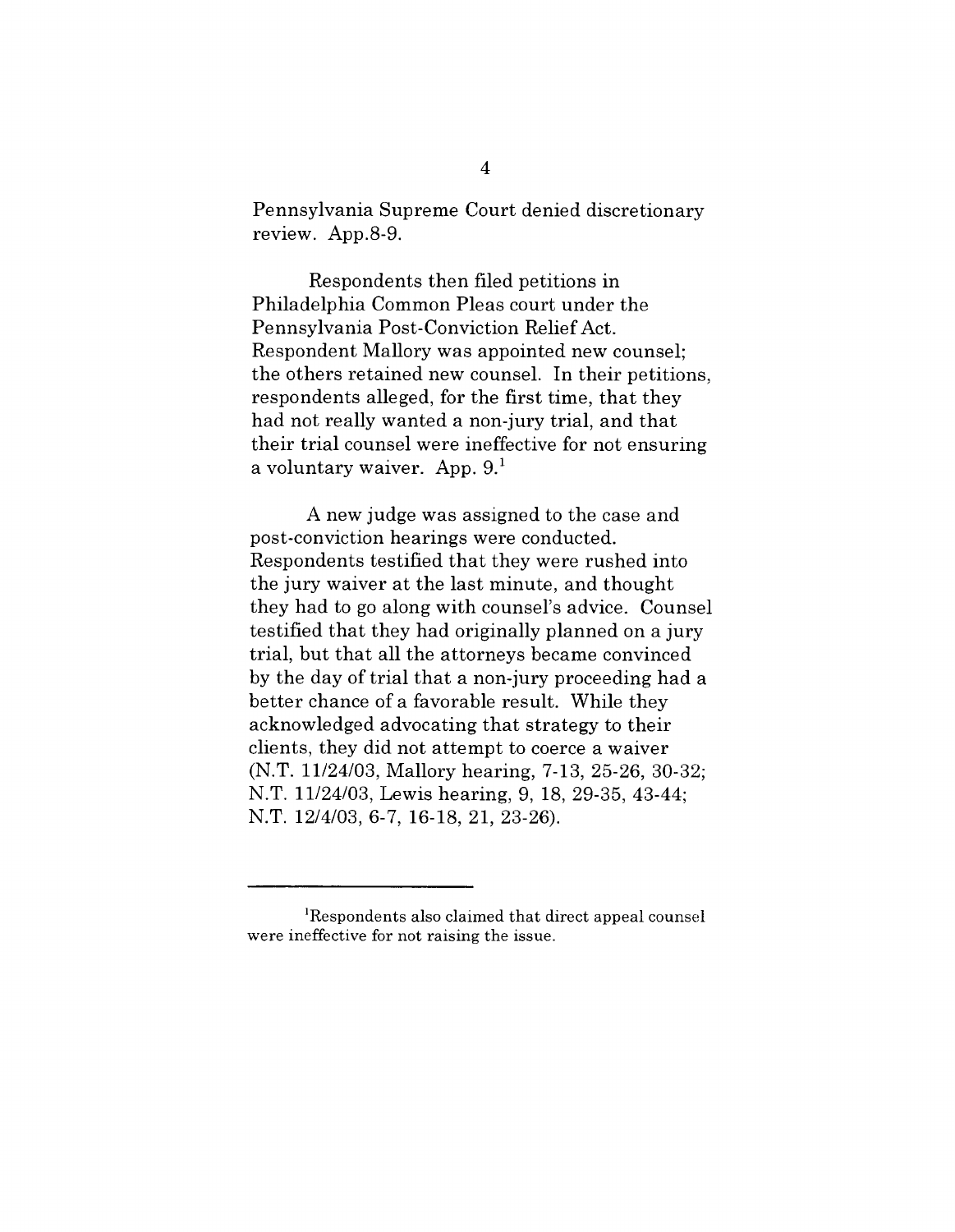Following the hearings, the post-conviction court ruled that, in the absence of an oral colloquy, respondents did not fully understand their rights; thus the waivers were involuntary and counsel were ineffective for failing to raise the issue. The court granted respondents a new trial, and dismissed their remaining post-conviction claims as moot. App. 12-14, 73-79, 82-88, 91-97.

The Commonwealth appealed, arguing, *inter alia,* that respondents had failed to establish the necessary actual prejudice under *Strickland v. Washington,* 466 U.S. 668 (1984). Respondents answered that prejudice should be presumed. The Pennsylvania Superior Court rejected that argument, holding that respondents could not establish ineffective assistance of counsel, because they had not shown a reasonable probability that they would have achieved a more favorable result with a jury trial than with a non-jury trial. The court therefore vacated the new trial grant and remanded for consideration of respondents' remaining post-conviction claims. The court subsequently denied respondents' petition for reargument. App. 14-15, 67-70.

After granting discretionary review, the *Pennsylvania* Supreme Court *reversed.* The *Court* observed that written jury waivers are not per se invalid, and  $-$  nominally, at least  $-$  declined to "presume" prejudice in the jury waiver ineffective assistance context. App. 22-23, 36-38.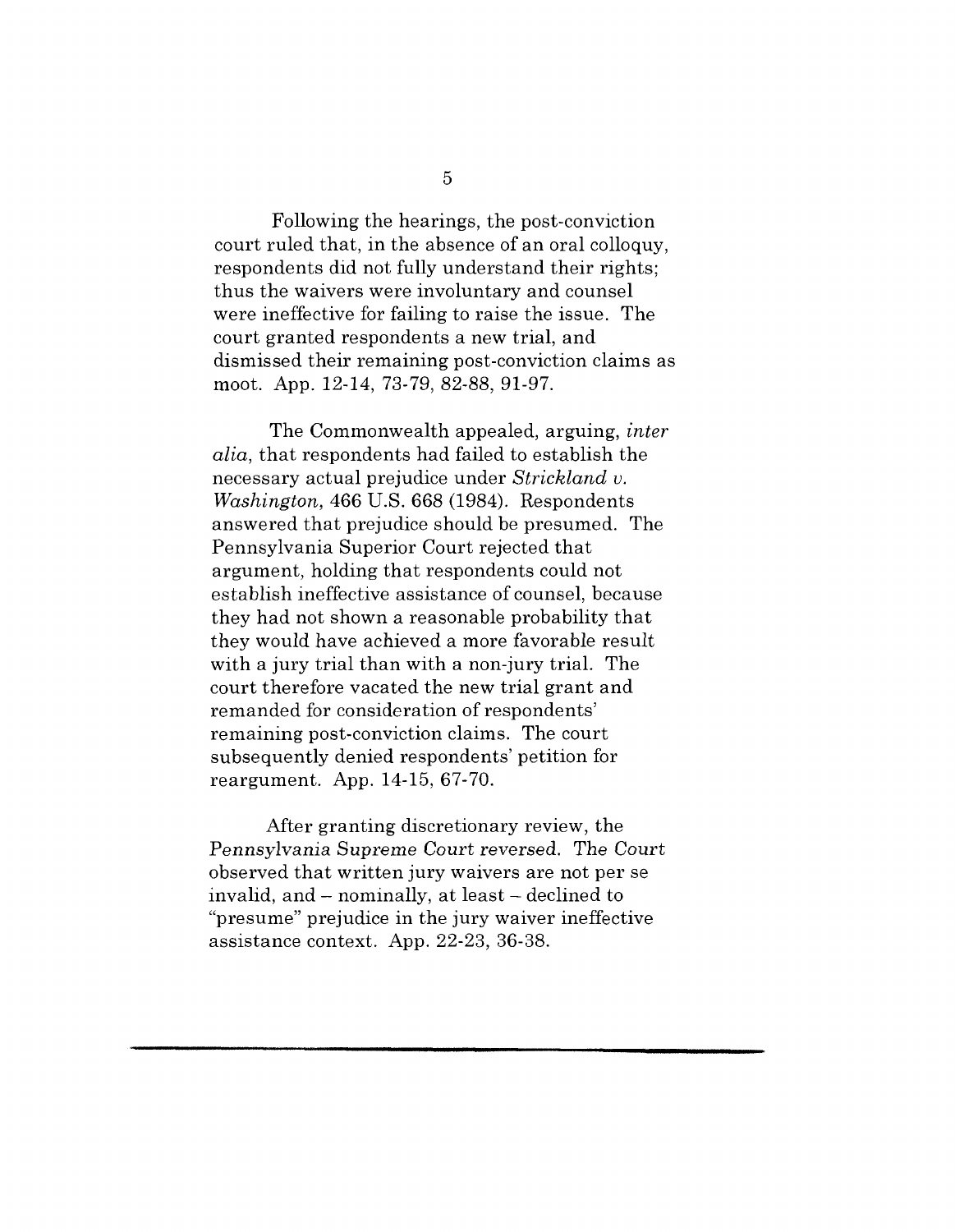Nonetheless, the Court held that, in such cases, the defendant need not make any showing that he would have secured a better result with a jury. Instead, the defendant need only establish that, but for his attorney's actions, there is a reasonable probability that he would have made a different decision about waiver. App. 38-42.

Having therefore effectively disposed of the prejudice component of respondents' ineffectiveness claim, the court relinquished jurisdiction and remanded to allow the post-conviction hearing judge to enter a finding on the only remaining issue: whether, under all the circumstances, counsel performed deficiently by relying on the written jury waiver forms rather than insisting on oral colloquies. App. 42-44.

Because the hearing judge has already indicated his views on that question, and because the Pennsylvania Supreme Court's ruling establishes an incorrect standard for the assessment of Sixth Amendment claims in all similar cases, petitioner seeks this Court's review.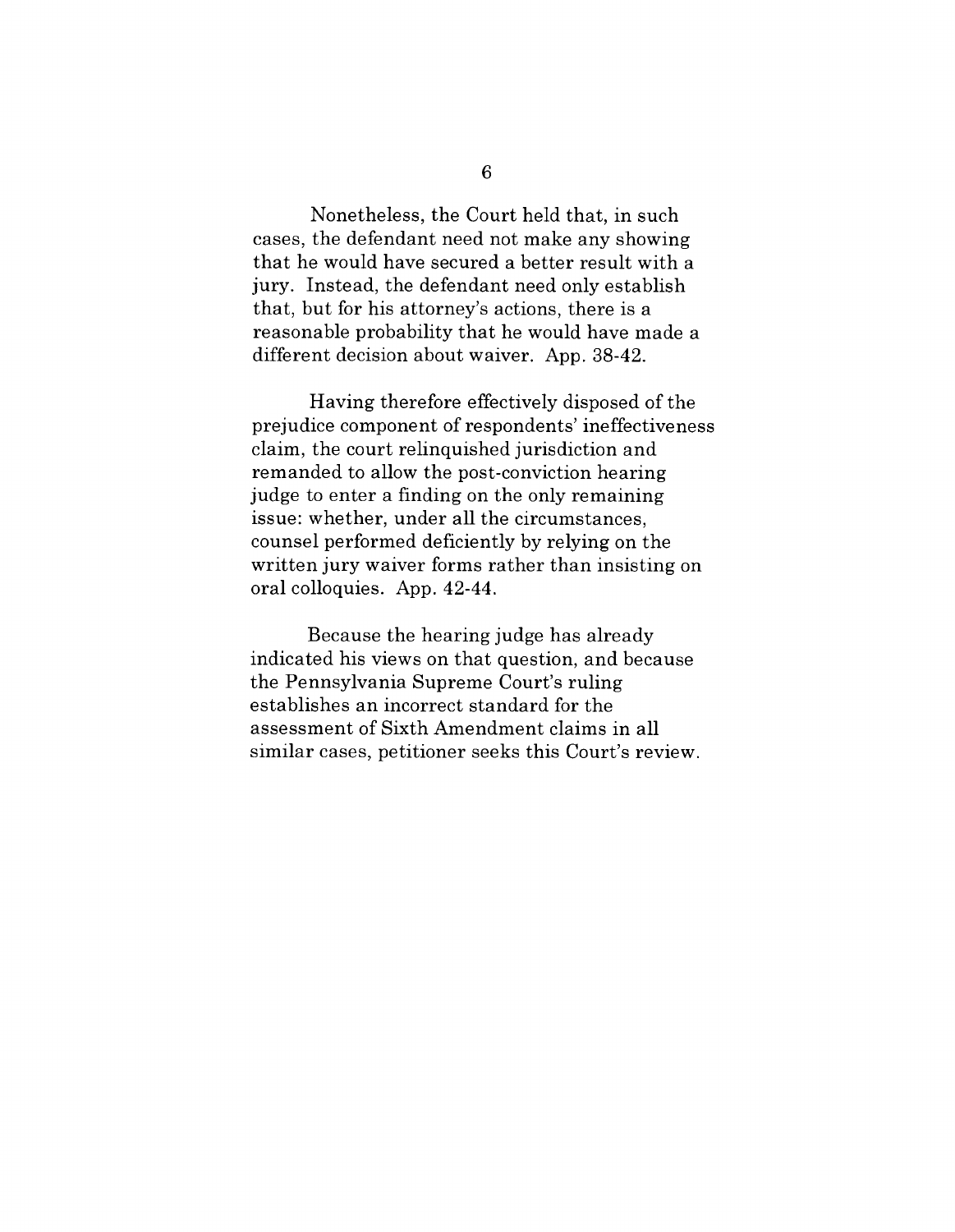## **Reasons for Granting the Petition**

#### **The proper prejudice standard to be** I. **applied to jury waiver ineffectiveness claims presents an important question of constitutional law.**

In *Strickland v. Washington,* 466 U.S. 668 (1984), this Court set the legal test for judging claims by a criminal defendant that his lawyer provided such poor representation as to deprive him of the right to counsel under the Sixth Amendment. The defendant is required to demonstrate not only that counsel's performance was deficient, but also that it prejudiced the defense. *Id.* at 687. To establish such prejudice, "[t]he defendant must show that there is a reasonable probability that, but for counsel's unprofessional errors, *the result of the proceeding* would have been different." *Id.* at 694 (emphasis supplied).

Although *Strickland* was decided 24 years ago, the Court has not yet determined the precise contours of the phrase, "result of the proceeding." In particular, does this language pertain to the result of the trial as a whole, or to some piece of it? This case illustrates the importance of that unresolved question.

 $\overline{7}$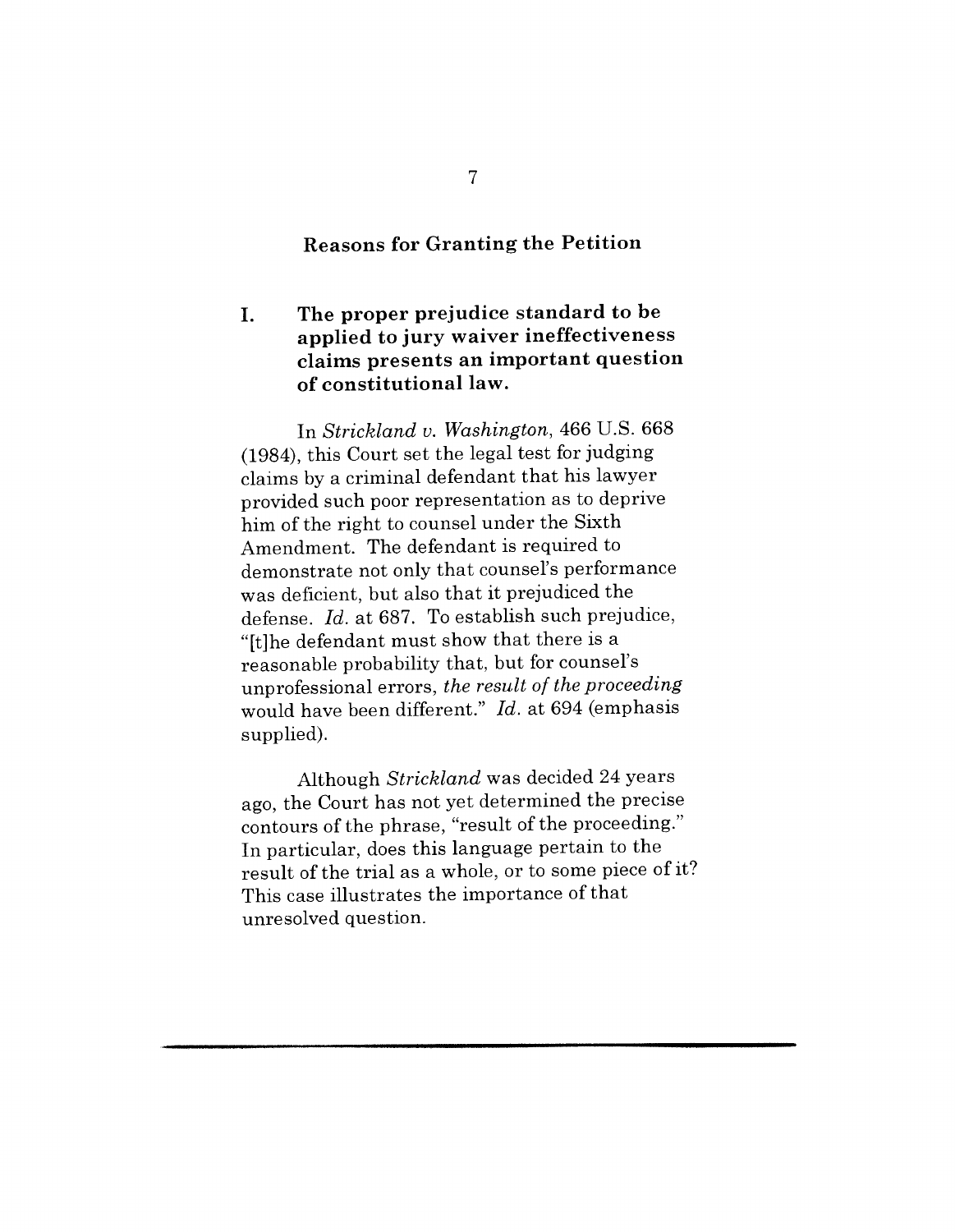The Pennsylvania Supreme Court held here that a defendant alleging ineffective assistance in regard to a decision to waive a jury trial need not show that his attorney's actions had any effect on the verdict or sentence; rather, it is sufficient to establish that, but for counsel's conduct, the defendant would not have agreed to a non-jury trial. The rationale for this ruling is that *Strickland*'s prejudice requirement – that the outcome of the "proceeding" would have been different – refers not to the outcome of the trial, but only to *the specific stage of the trial* at which the ineffectiveness allegedly occurred. App. 38-42.

This issue has significant ramifications both within and well beyond the jury waiver context.

Since *Strickland,* innumerable defendants in the state and federal courts have raised claims alleging that their lawyers provided ineffective assistance concerning the decision to go to trial without a jury. The correct standard to be applied in assessing *Strickland's* prejudice component, obviously, affects results in these cases at the appellate and post-conviction levels.

Moreover, to the extent that the burden of proving prejudice is lessened or essentially eliminated for jury waiver ineffectiveness claims, there is also an effect at the pre-trial level. Such claims typically involve events that are outside the power of judges to control completely during the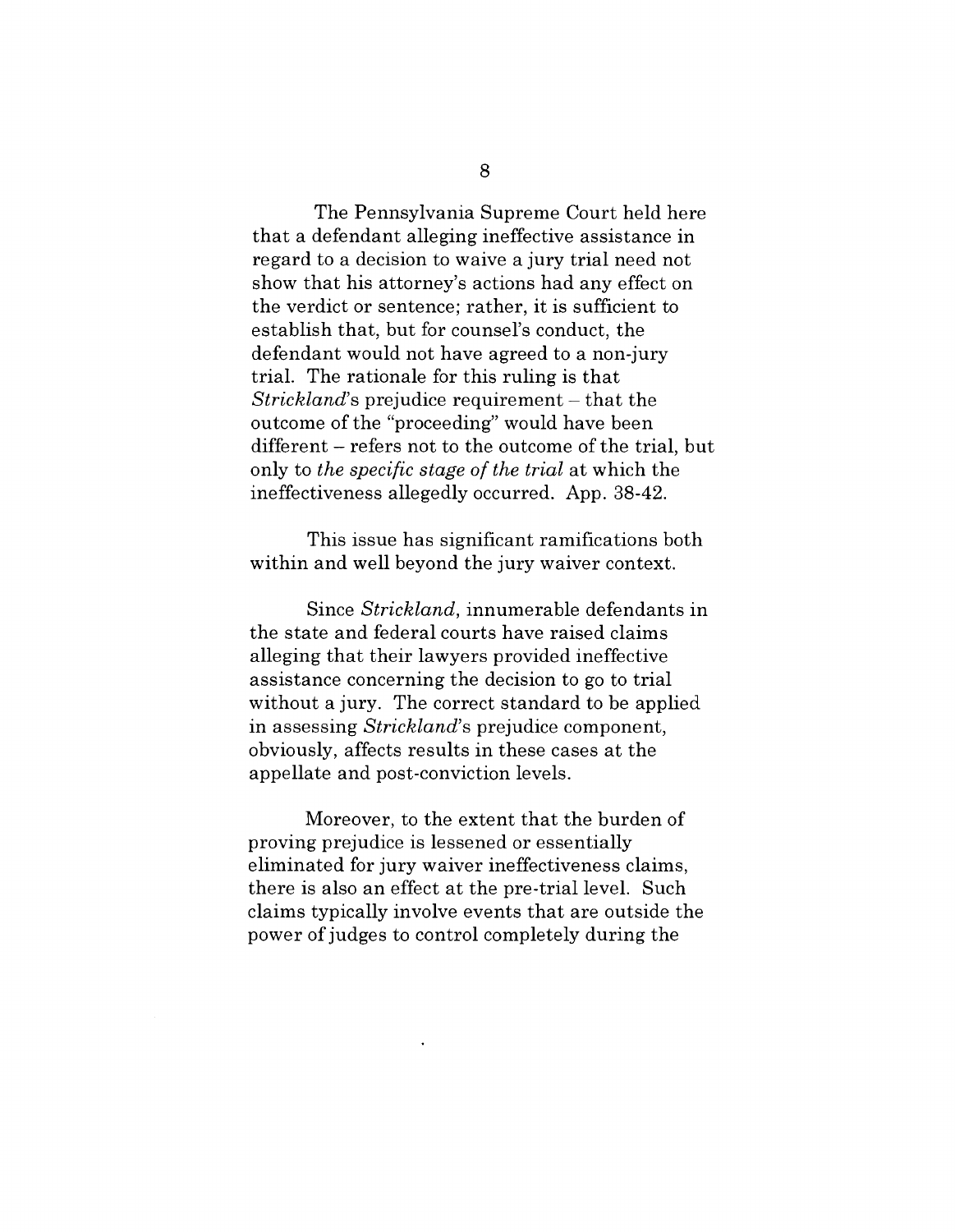jury waiver process itself. But courts are not required to allow jury waivers at all; there is no constitutional right to a non-jury trial. *Singer v. United States,* 380 U.S. 24 (1965). Judges must therefore choose between permitting jury waivers, and risking possible reversal and retrial, or prohibiting jury waivers, and risking possible overload of already strained judicial resources.

Even more important, however, are the implications of this open question for ineffectiveness claims generally. If the trial process may be subdivided for purposes of assessing prejudice, then the prejudice requirement becomes virtually meaningless. How is it possible to ascertain prejudice from, for example, the manner in which counsel conducts *voir dire,* or the election to make an opening or closing argument, or the decision whether to present a defense case at all? At least, how is it possible without regard to the effect of these actions on the verdict or the sentence? If the prejudice inquiry is confined to the particular stage of trial - in other words, if the only question is whether the "result" of that specific "proceeding" would have been different but for counsel's actions - then the answer is automatic.

This case provides an appropriate opportunity to enunciate whether *Strickland* prejudice must be measured in whole (as an effect on the verdict or sentence), or in part (in relation only to the particular stage at which the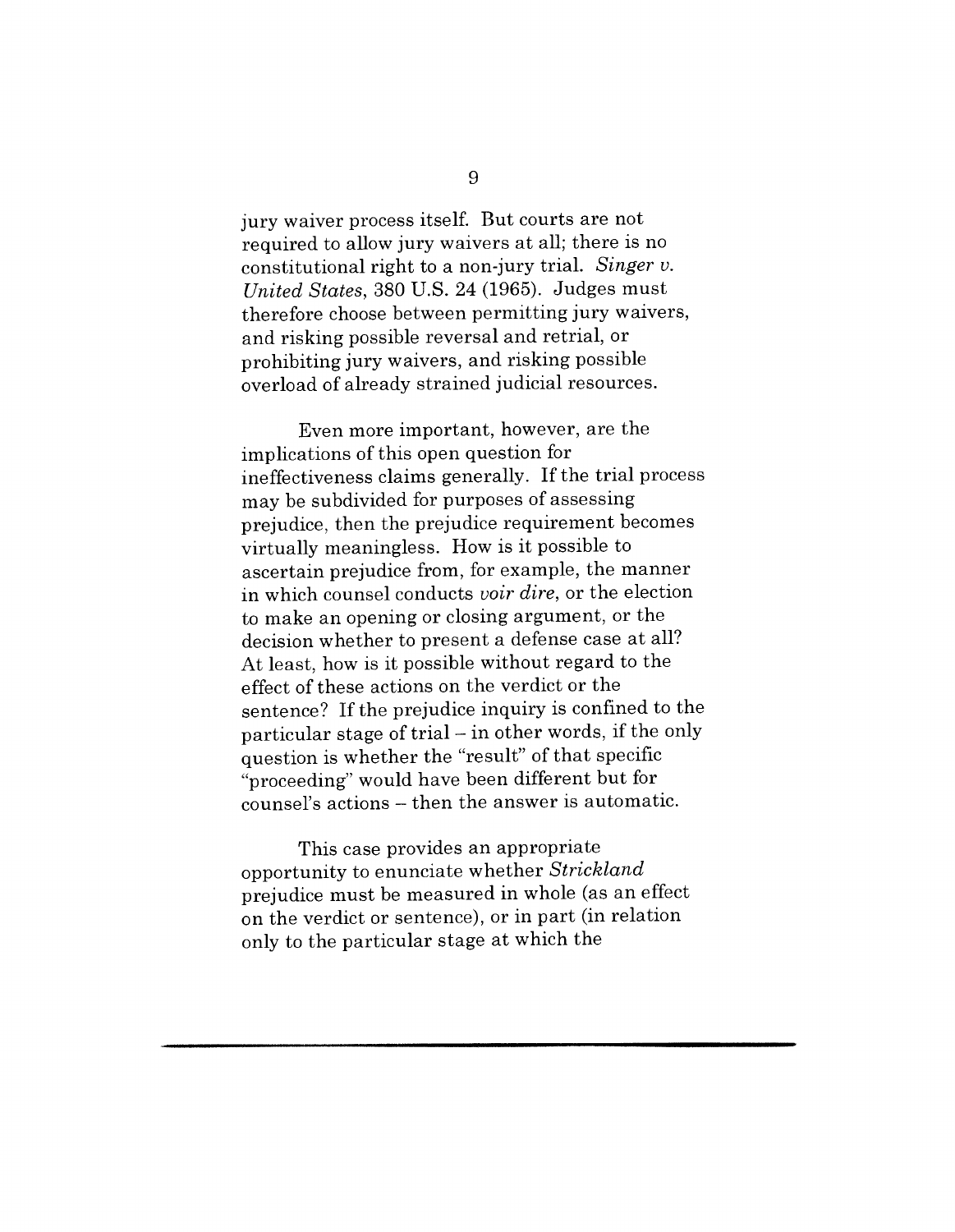ineffectiveness allegedly occurred). And while *Strickland* itself did not explicitly answer that question, it provides considerable guidance for determining the proper standard.

Throughout the *Strickland* opinion, the Court's language makes clear that the prejudice component is concerned with overall outcomes, not particular acts.

> In giving meaning to the requirement [of effective assistance], we must take its  $purpose - to ensure a fair trial - as the$ guide. The benchmark for judging any claim of ineffectiveness must be whether counsel's conduct so undermined the proper functioning of the adversarial process that the trial cannot be relied on as having produced a just result

466 U.S. at 686. Indeed the very first sentence of the Court's discussion of prejudice declares that alleged incompetence does not warrant relief "if the error had no effect on the *judgment."* 466 U.S at 691 (emphasis supplied).

The facts of the case also support this broad view of prejudice. *Strickland* addressed a claim of ineffective assistance arising from a capital sentencing proceeding. The Court observed that such a proceeding is akin to a trial in its own right, due to its format and standards for decision. 466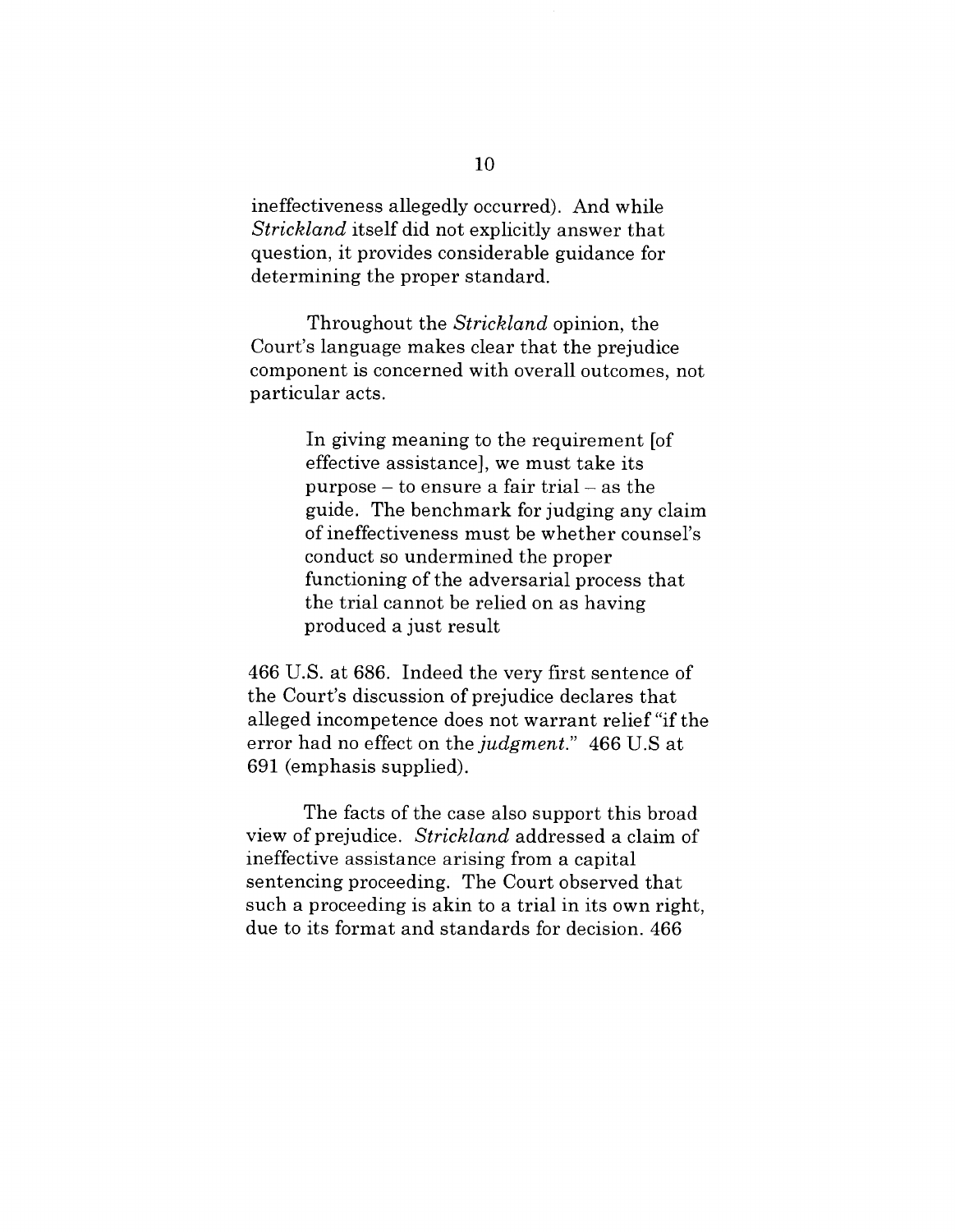U.S. at 686. But the specific structure of a capital sentencing proceeding is less important than the simple fact that its result constituted the very judgment the defendant sought to set aside.

That is not the case with the "stage of trial" approach employed by the Pennsyvlania Supreme Court, and by other courts *(see infra).* A defendant alleging jury waiver ineffectiveness, for example, does not just want to set aside his jury waiver. The only way to do so would be to vacate the judgment of sentence and award a new trial. That is the real goal of such a claim.

Accordingly, the extent of the prejudice inquiry should correspond to the extent of the relief sought. If the defendant seeks a new trial, then allegations of prejudicial counsel error must be measured in relation to their effect on the overall verdict. The same must be true for a challenge to the sentence. In no case, however, is a Sixth Amendment violation properly established where the defendant alleges merely that a specific stage of the proceedings would have been different had counsel not erred.

This Court should grant review, or issue summary relief, in order to clarify the law.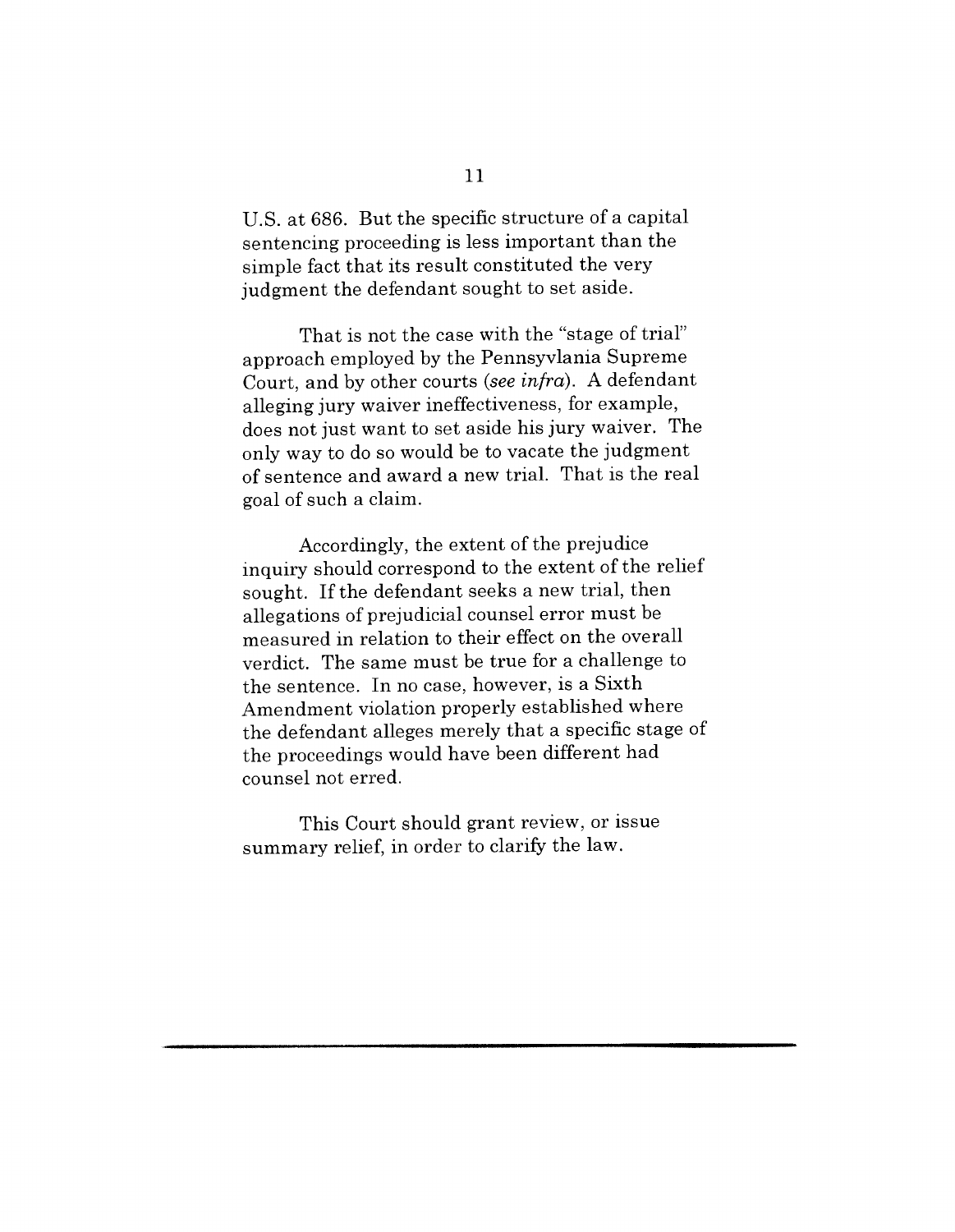## II. **The circuits, and state courts, are in conflict on the nature of the prejudice required for jury waiver ineffectiveness claims.**

Jury waiver ineffectiveness claims provide a compelling example of the unsettled application of *Strickland's* "result of the proceeding" language. There is a sharp conflict between courts that assess prejudice from such claims in relation to the verdict or sentence, and those that do not. The point of distinction is whether the "proceeding" is seen as the trial in its entirety, or whether instead the jury waiver determination is treated as a discrete stage within the trial process.

The leading authority for the latter view is the 8th Circuit. In *McGurk v. Stenberg,* 163 F.3d  $470$  ( $8<sup>th</sup>$  Cir. 1998), the court of appeals held that the attorney's failure to advise the defendant properly constituted a constructive denial of counsel as to the right to a jury trial. Relying on *United States v. Cronic,* 466 U.S. 648 (1984), the court held that the denial of effective assistance at the jury selection stage called for a presumption of prejudice, and thus the award of a new trial without regard to any effect on the verdict or sentence. *Accord Miller v. Dormire,* 310 F.3d 600  $(8<sup>th</sup> Cir. 2003)$  (attorney waived jury without explaining rights to defendant, who was present;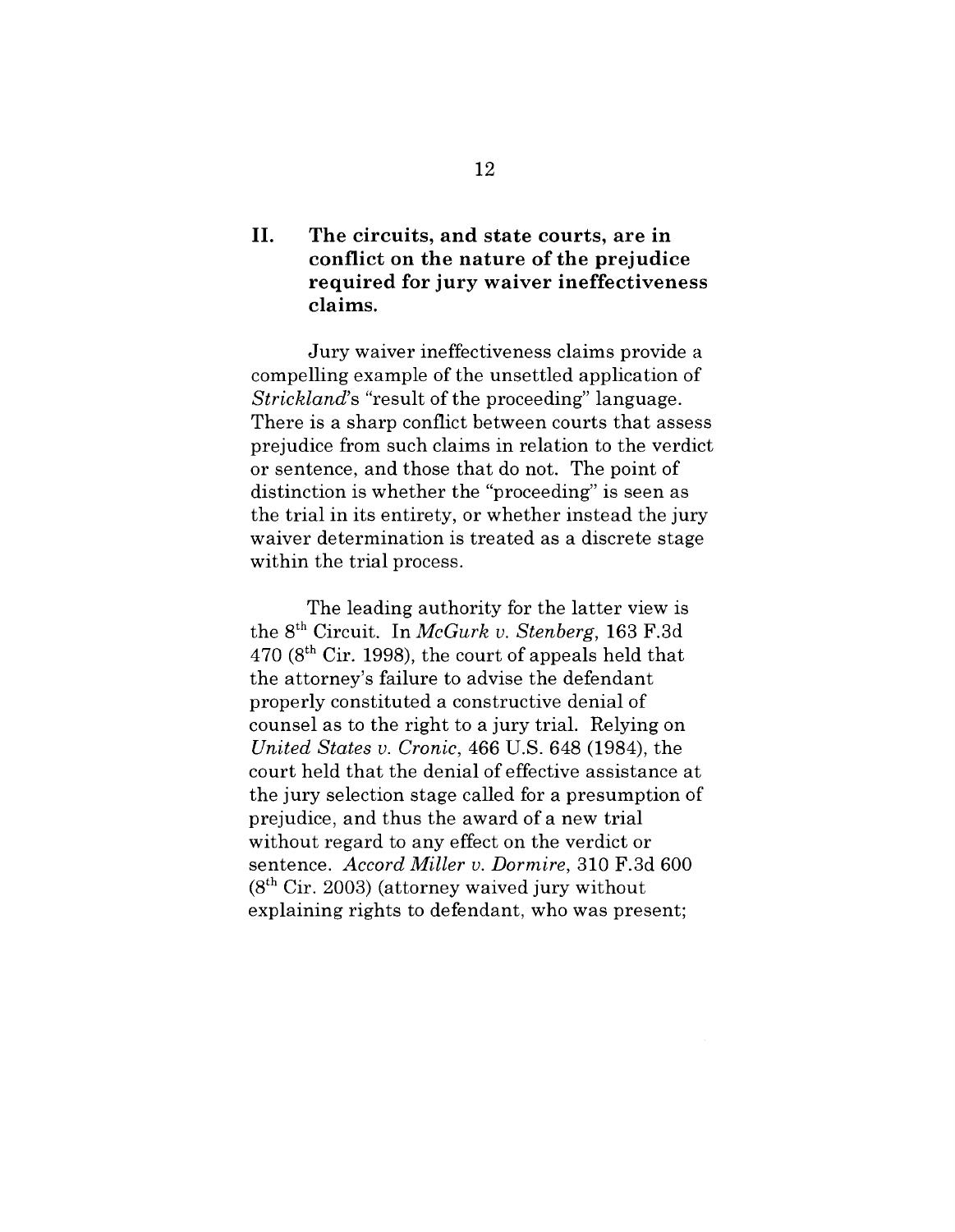state court acted unreasonably in not presuming *Strickland* prejudice).

Although no other federal courts of appeal have followed the 8<sup>th</sup> Circuit position, several states have done so:

**Florida:** *Abrams v. State,* 777 So. 2d 1205 (Fla. Dist. Ct. App. 2001) (citing *McGurk).*

**Indiana:** *Stevens v. State,* 689 N.E.2d 487, 490 (Ind. Ct. App. 1997) ("in certain circumstances, prejudice from defense counsel's performance will be presumed for purposes of ineffective assistance of counsel claims"; citing *Cronic).*

Iowa: *State v. Stallings,* 658 N.W.2d 106 (Iowa 2003) (citing *McGurk).*

**Kansas:** *City of Wichita v. Bannon,* 154 P.3d 1170, 1174-75 (Kan. Ct. App. 2007) (citing *McGurk).*

In contrast, several circuits have held that, where a defendant claims that his lawyer's ineffectiveness deprived him of a jury trial, he must show that the result of a jury trial would likely have been more favorable than the non-jury trial he actually had:

4'h Circuit: *Correll v. Thompson,* 63 F.3d 1279, 1292 (4th Cir. 1995) ("[T]he evidence against Correll was overwhelming, and we have no doubt that had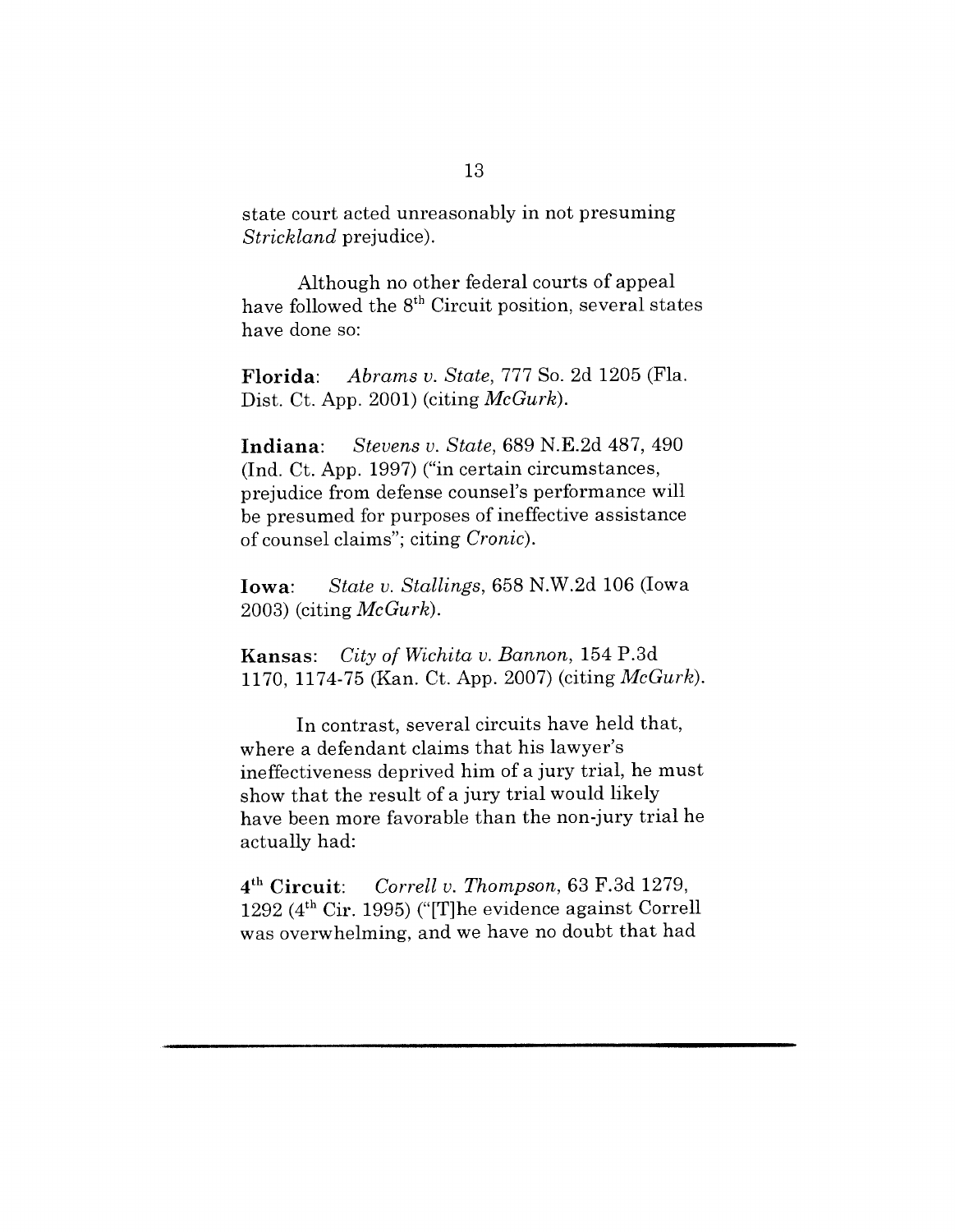the case been presented to a jury the same result would have obtained").

5<sup>th</sup> Circuit: *Green v. Lynaugh, 868 F.2d 176, 1*  $(5<sup>th</sup> Cir. 1989)$  ("Aside from the speculation by the magistrate that a jury might have deadlocked over the evidence presented, there is nothing in the record to indicate that, in the absence of defense counsel's errors, a *different* fact finder (i.e. a jury) would have been reasonably likely to arrive at a different outcome").

 $6<sup>th</sup>$  Circuit: th Circuit: *Willis v. Smith,* 351 F.3d 741, 746  $(6<sup>th</sup> Cir. 2003)$  ("Even if Willis's counsel performed") in an objectively unreasonable manner, Willis cannot show 'reasonable probability' that 'the result of the proceeding would have been different' but for his counsel's errors. *Strickland,* 466 U.S. at 694. Willis has presented no evidence that the judge's rulings were biased in any way or that the trial was otherwise unfair. Moreover, Willis's conviction was fully supported by the overwhelming evidence presented by the government"); *Spytma v. Howes,* 313 F.3d 363, 372 (6th Cir. 2002) ("If... petitioner had received a jury trial..., it is likely that he would have been found guilty, given the overwhelming evidence of guilt").2

*<sup>2</sup>See also:*

**<sup>9</sup>th Circuit:** *Robinson v. United States,* 1991 U.S. App. (continued...)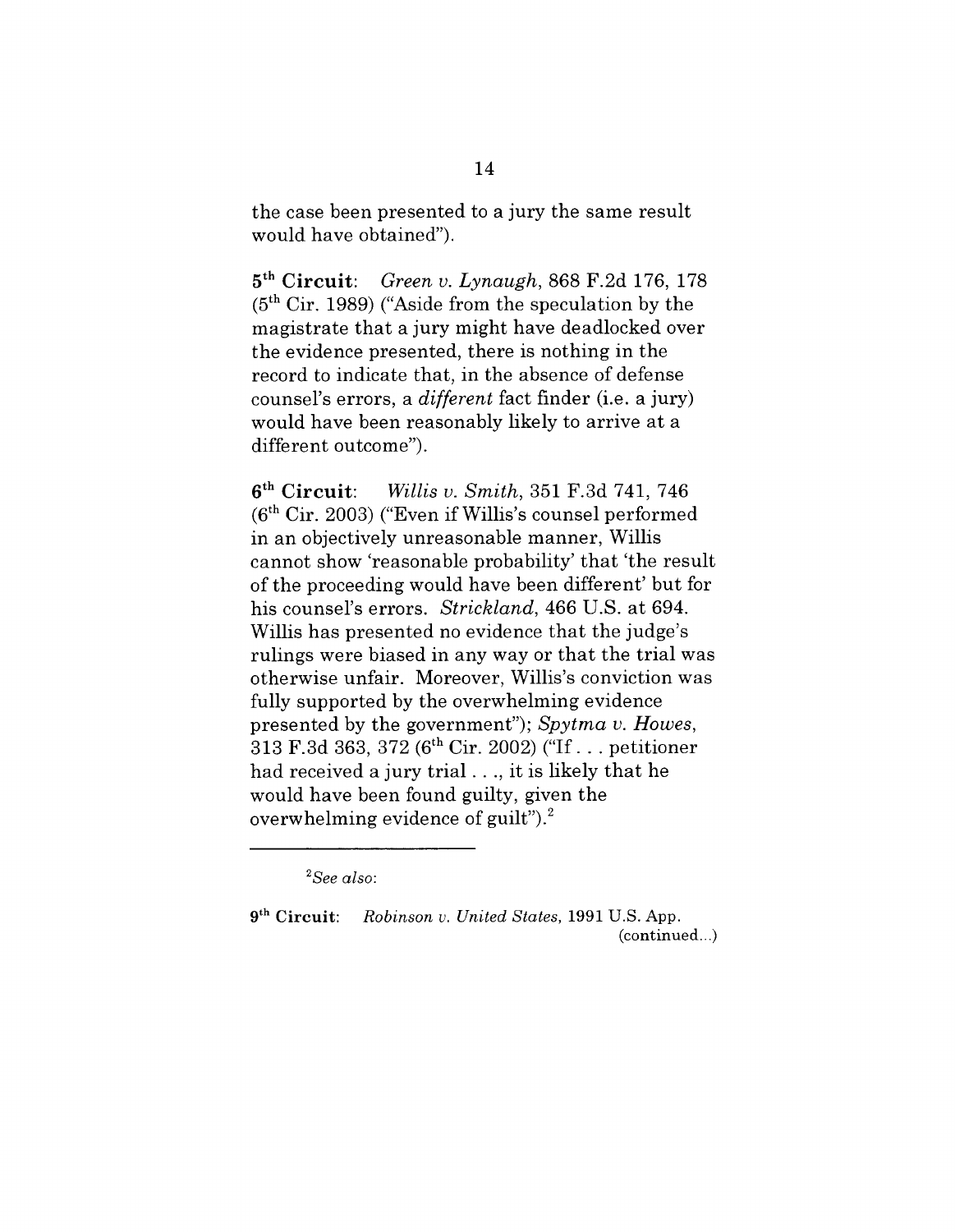Pennsylvania has tried to straddle the divide between these two lines of authority unsuccessfully. The Pennsylvania Supreme Court claimed here that its approach was neither to presume prejudice, as in the Eighth Circuit cases, nor to demand a showing that the verdict or sentence would have been different. Rather, the court said, the defendant could prevail merely by demonstrating that ineffectiveness by counsel changed the result *of the jury waiver proceeding.* In other words, the defendant's burden is only to establish that counsel's actions caused him to

**Illinois:** *People v. Williams,* 576 N.E.2d 68, 76 (Ill. App. Ct. 1991) (no prejudice under *Strickland* from counsel's decision to waive jury trial)

**Ohio:** *State v. Emch,* 2002 Ohio 3861, ¶38 (Ohio Ct. App. 2002) (applying *Strickland* standard; "[a]ppellant also failed to demonstrate prejudice based on his jury waiver. Appellant presented no evidence, or even arguments, that had the trial been conducted before a jury rather than a judge, the result would have been different").

 $^{2}$ (...continued)

LEXIS 131166  $(9<sup>th</sup>$  Cir. 1991) (unpublished) (rejecting ineffective assistance claim based on counsel's advise to waive jury; "[n]or has she shown that trial by judge, as opposed to jury, constitutes prejudice"); *United States v. Craig, 1992 U.S. App. LEXIS 14179 (9<sup>th</sup> Cir. 1992)* (unpublished) (rejecting alleged ineffectiveness based on waiver of right to jury trial; under circumstances, defendant was "not prejudiced as the result of having a bench trial rather than a jury trial")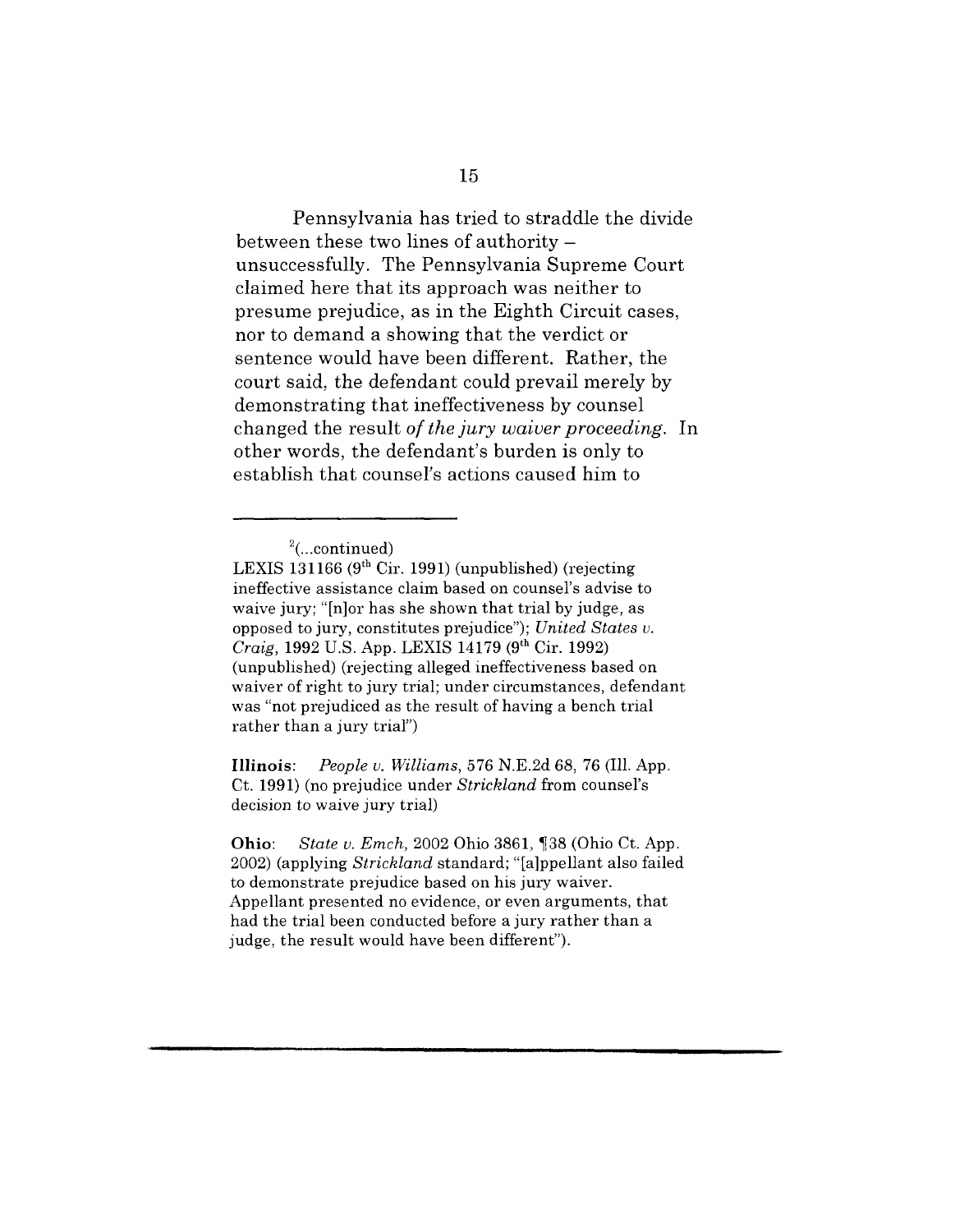choose a non-jury trial when, left to his own devices, he would have elected a jury trial.

The Pennsylvania Supreme Court insisted that this diminished showing still amounted to "actual prejudice," but it was no such thing. What the court called actual prejudice was actually just causation. Prerequisite to any kind of prejudice  $claim - presumed or actual - is a showing that the$ thing the defendant lost was in fact the product of the thing the lawyer did. *Roe v. Flores-Ortega,* 528 U.S. 470, 484 (2000) (distinguishing between actual and presumed prejudice, but requiring in either case "that counsel's deficient performance must actually cause" the prejudice alleged).

Thus the Eighth Circuit, which unabashedly presumes prejudice for ineffective assistance claims concerning jury trial waivers, nevertheless requires the defendant to establish "that he would have insisted on a jury trial" but for counsel's alleged poor advice. *Nelson v. Hvass,* 392 F.3d 320, 324 (8th Cir. 2004). The bottom line is that the Pennsylvania ruling is consistent with the Eighth Circuit line of cases: if a defendant followed improper advice to waive the right to a jury trial, the court must presume the trial was unfair and must grant a new one.

This Court has made clear that *United States v. Cronic,* allowing a presumption of prejudice in certain ineffective assistance of counsel cases,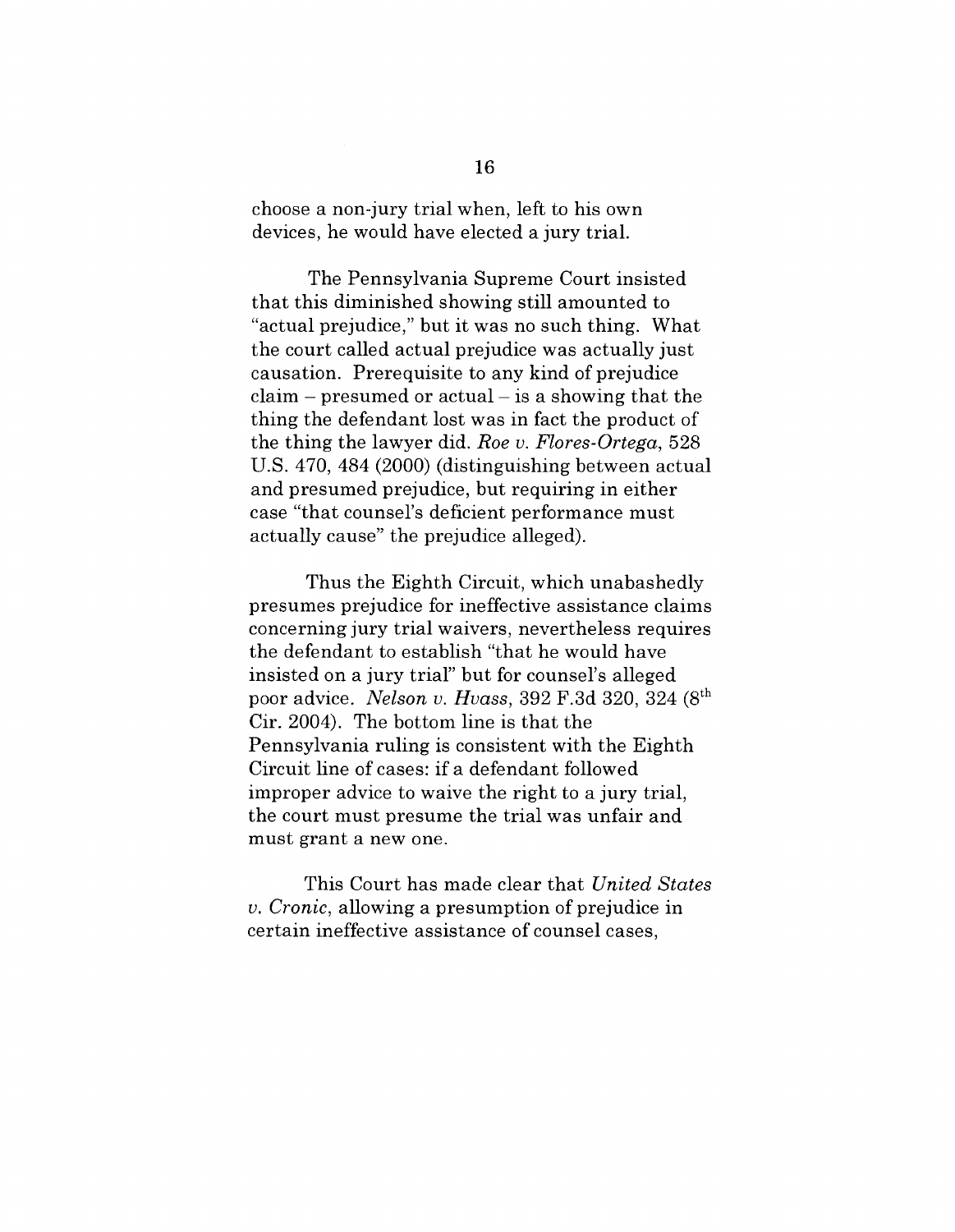recognized only "a narrow exception to *Strickland's* holding" requiring actual prejudice. The Court has emphasized "just how infrequently the surrounding circumstances will justify a presumption of ineffectiveness." *Florida v. Nixon,* 543 U.S. 175, 190 (2004). Yet the temptation of at least some courts to dispense with concrete prejudice - an effect on the verdict or sentence  $-$  in the jury waiver ineffectiveness context suggests that the line between *Strickland's* actual prejudice and *Cronic's* presumed prejudice remains unclear. The Court should grant review to resolve the conflicting views of the lower courts.

## III. **This Court's decision in the related context of guilty plea ineffectiveness claims,** *Hill v. Lockhart,* **has created uncertainty and should be clarified.**

The Pennsylvania Supreme Court did not come to its narrow approach to *Strickland* prejudice simply by considering other cases concerning jury waiver ineffectiveness. Rather, the court looked to this Court's decision in *Hill v. Lockhart,* 474 U.S. 52 (1985), which addressed a claim by a defendant who pleaded guilty, allegedly as a result of his lawyer's bad advice. The Pennsylvania court understood *Hill* to establish that the "proceeding" for which prejudice must be assessed is not the trial as such; instead, the relevant "proceeding" can be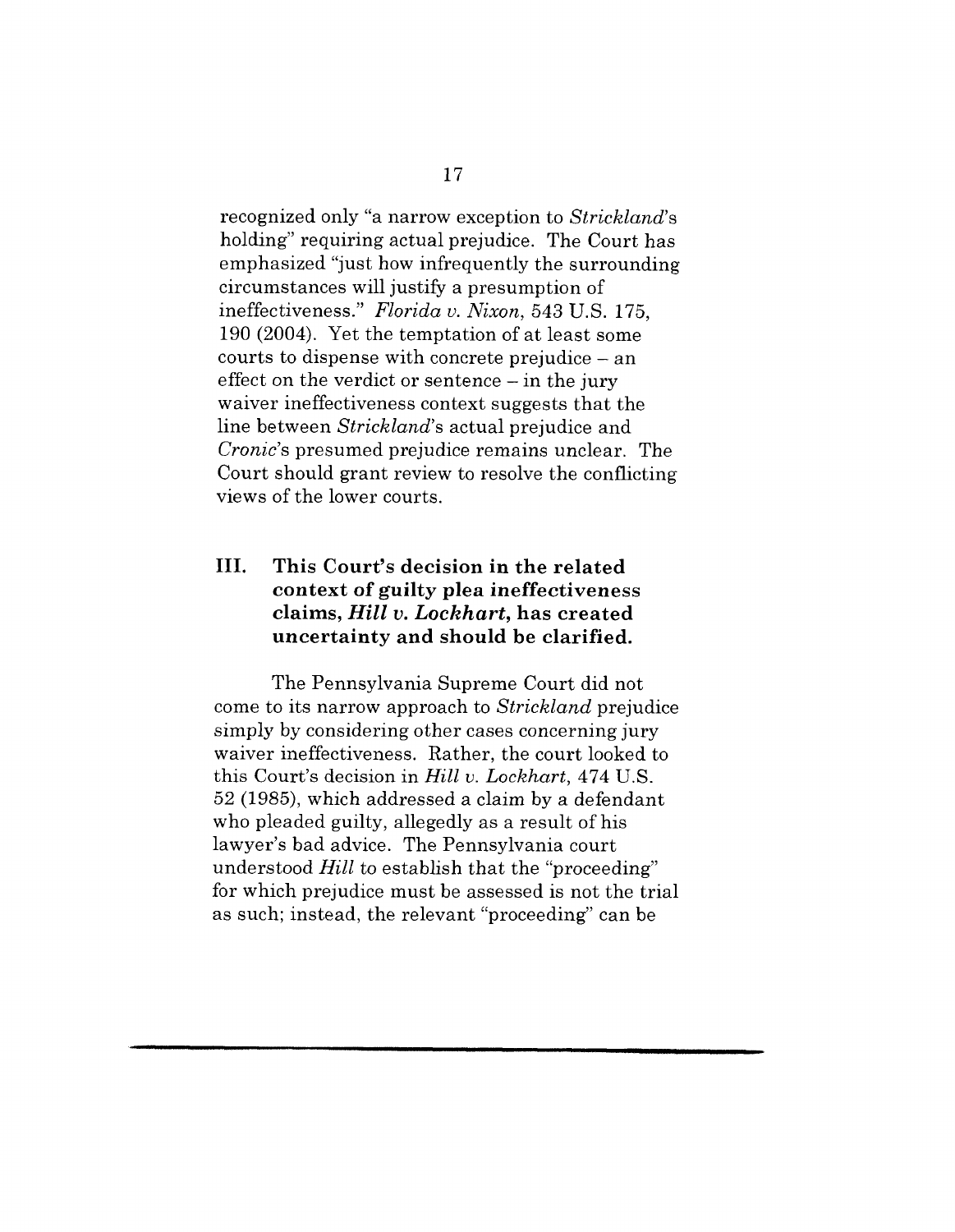any distinct step in the criminal process that has its own result. App. 39-40.

On this point, however, *Hill* sent mixed signals, which have caused conflicting rulings in the lower courts. On the one hand, *Hill* contains language indicating that prejudice is just the likelihood of a different plea decision, not a different verdict or sentence. "The... 'prejudice' requirement.., focuses on whether counsel's constitutionally ineffective performance affected the outcome of the plea process .... [T]he defendant must show that.., but for counsel's errors, he would not have pleaded guilty and would have insisted on going to trial." 474 U.S. at 59.

On the other hand, the *Hill* Court instructed lower courts to resolve prejudice claims – at least "[i]n many guilty plea cases" - by examining the impact of the alleged ineffectiveness on the conviction, not just on the plea decision. The necessary prejudice assessment "will depend in large part" on whether better performance by plea. counsel "likely would have changed the outcome of a trial." *Id.* Indeed *Hill* explicitly relied, *id.* at 59 & n.\*, on two circuit court decisions that required such prejudice in the plea context.<sup>3</sup>

*<sup>3</sup>Mitchell v. Scully,* 746 F.2d 951, 954-55 (2nd Cir. 1984) (Friendly, J.) (in guilty plea cases, as in cases of trial to verdict, defendant claiming ineffective assistance of counsel (continued...)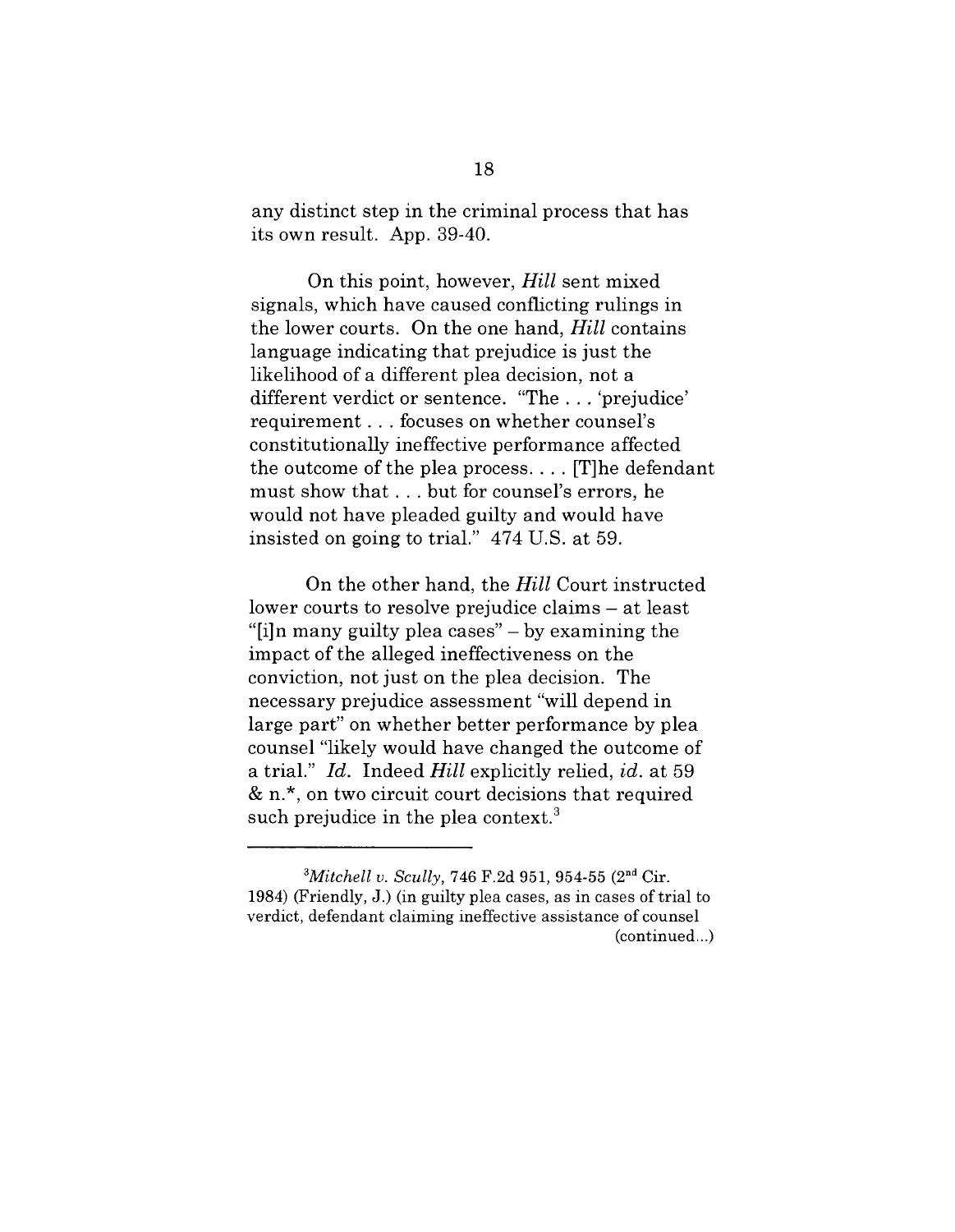Furthermore, later in that same Term the *Hill* Court also decided the case of *Kimmelman v. Morrison,* 477 U.S. 365 (1986), addressing ineffective assistance in the context of a suppression hearing. Certainly a suppression hearing, like the guilty plea process, could be characterized as a separate "proceeding" with an independent "result" addressing an important constitutional right. Yet the Court in *Kimmelman,* after reiterating that *Strickland* prejudice requires a showing that "the result of the proceeding would have been different," specifically held that the defendant must "prove that his Fourth Amendment claim is meritorious *and that there is a reasonable probability that the verdict would have been different absent the excludable evidence in order to*

 $3$ (...continued)

must show that result of proceeding would have been not just different, but *more favorable to him;* "[h]ere there was exceedingly little likelihood that presentation of [a]... defense would have succeeded with respect to the first degree robbery charge to which Mitchell pleaded guilty.... Even in the unlikely event that Mitchell had succeeded in defeating the first degree robbery .... his own testimony... would have convicted him of second degree robbery, on which he could have been subject to ... the same.., sentence he actually received"); *Evans v. Meyers,* 742 F.2d 371, 374-75  $(7<sup>th</sup> Cir. 1984)$  (Posner, J.) (prejudice standard no different for guilty plea ineffectiveness claims than for trial ineffectiveness claims; inconceivable that defendant would have gone to trial, "or that if he had done so he either would have been acquitted or, if convicted, would nevertheless have been given a shorter sentence than he actually received").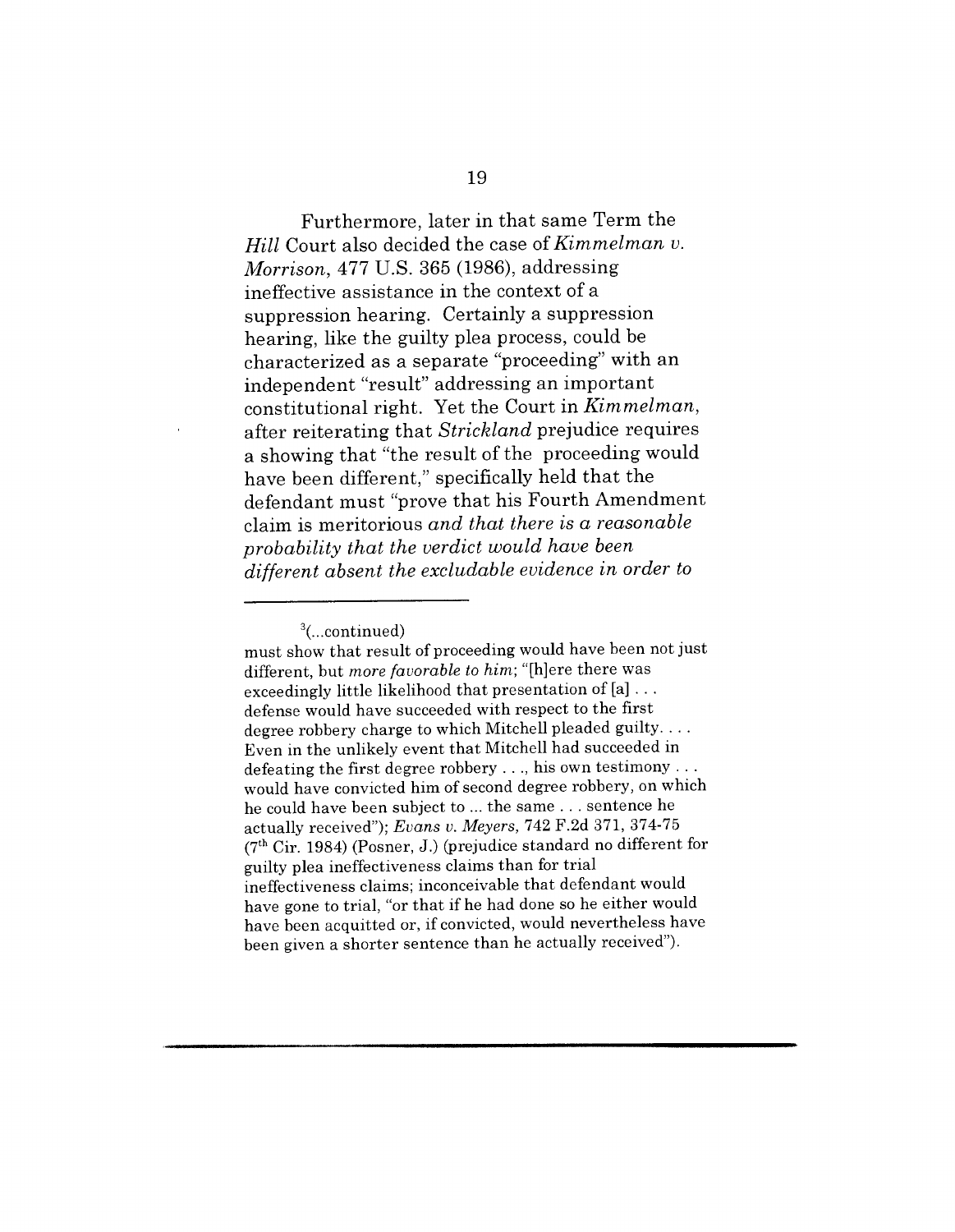*demonstrate actual prejudice." Id.* at 375 (emphasis supplied).

The resulting uncertainty on *Hill's* meaning has led to significant conflicts in the lower courts, both between and within circuits, and among state courts. Many courts hold that a defendant alleging ineffective assistance in connection to a guilty plea need show only that, but for counsel's conduct, the defendant would not have entered the plea. Other courts, however, maintain that the defendant must demonstrate a reasonable probability that the outcome of a trial would have been more favorable.<sup>4</sup>

*4See, e.g.:*

6 th Circuit: *Short v. United States,* 471 F.3d 686, 691 (6 Cir. 2006) *(Hill* "modified *Strickland's* prejudice prong," requiring showing that plea decision (rather than trial outcome) would have been different).

7 th Circuit: *Compare Haase v. United* States, 800 F.2d 123, 128  $(7<sup>th</sup> Cir. 1986)$  (guilty plea counsel performed deficiently in failing to explore *scienter,* but for charges at issue, lack of such intent "is not a defense. Haase, thus, has not satisfied the second prong of the *Strickland* standard"), *with St. Pierre v. Walls, 297 F.3d 617, 628 (7<sup>th</sup> Cir. 2002)* ("In the context of guilty pleas,  $\dots$  the prejudice requirement is altered"; defendant need only show he would not have pleaded guilty).

10th Circuit: *Compare Miller v. Champion,* 161 F.3d 1249 (10th Cir. 1998) *(Miller 1)* ("Although Miller's claim would (continued...)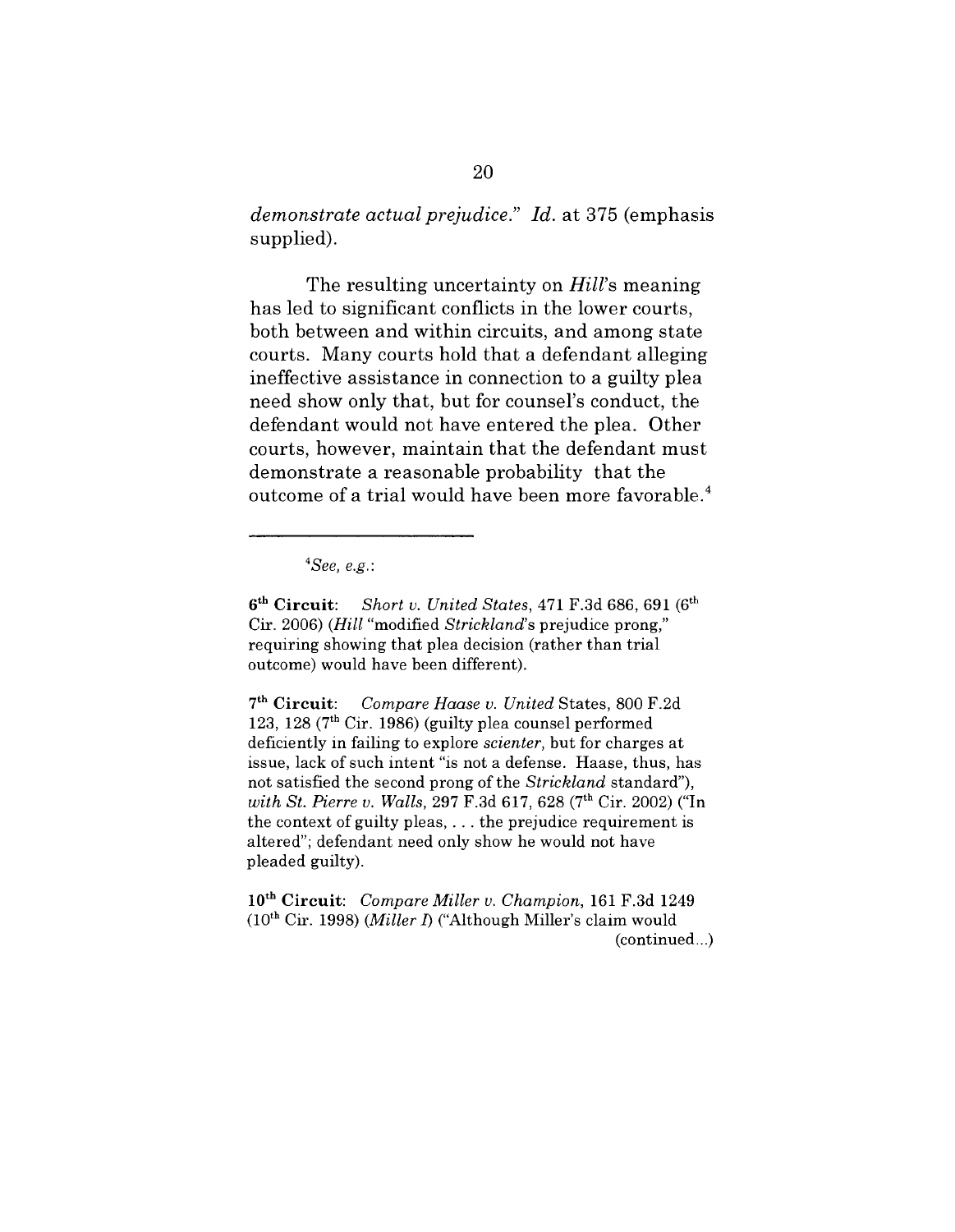$4$ (...continued)

necessarily fail without such an allegation [that he would not have pleaded guilty], *see Hill,...* this allegation alone is insufficient to demonstrate prejudice .... Rather, in order to demonstrate prejudice, Mr. Miller must also show that, had he rejected the State's plea bargain, the outcome of the proceedings likely would have changed .... Thus, we must determine whether it is likely that a jury would have acquitted"), *with Miller v. Champion,* 262 F.3d 1066, 1073 (10th Cir. 2001) (disavowing *Miller/'s* "expansive language").

Arizona: *State v. Bowers,* 966 P.2d 1023 (Ariz. Ct. App. 1998) ("We reject an understanding of prejudice in the context of a guilty plea which would require a petitioner to demonstrate a more favorable outcome after trial").

**District of Columbia:** *Smith v. United States,* 686 A.2d 537 (D.C. App. 1996) ("Since the outcome would have been no different in this case had Smith entered a plea, there is no prejudice. *See Hill v. Lockhart").*

Florida: *Grosvenor v. State,* 874 So. 2d 1176, 1179 (Fla. 2004) *(Hill* "has caused much confusion," but defendant should not be required to allege that trial outcome would have been more favorable than plea)

Indiana: *State v. Van Cleave,* 674 N.E.2d 1293, 1297 (Ind. 1996) (concluding that, while *"Hill* itself is not entirely clear on this point,  $\dots$  a claim of ineffective assistance of counsel does entail a showing of reasonable probability of a better result at trial").

**Mississippi:** *Compare Leatherwood v. State,* 539 So. 2d 1378, 1387 (Miss. 1989) ("the trial court impermissibly (continued...)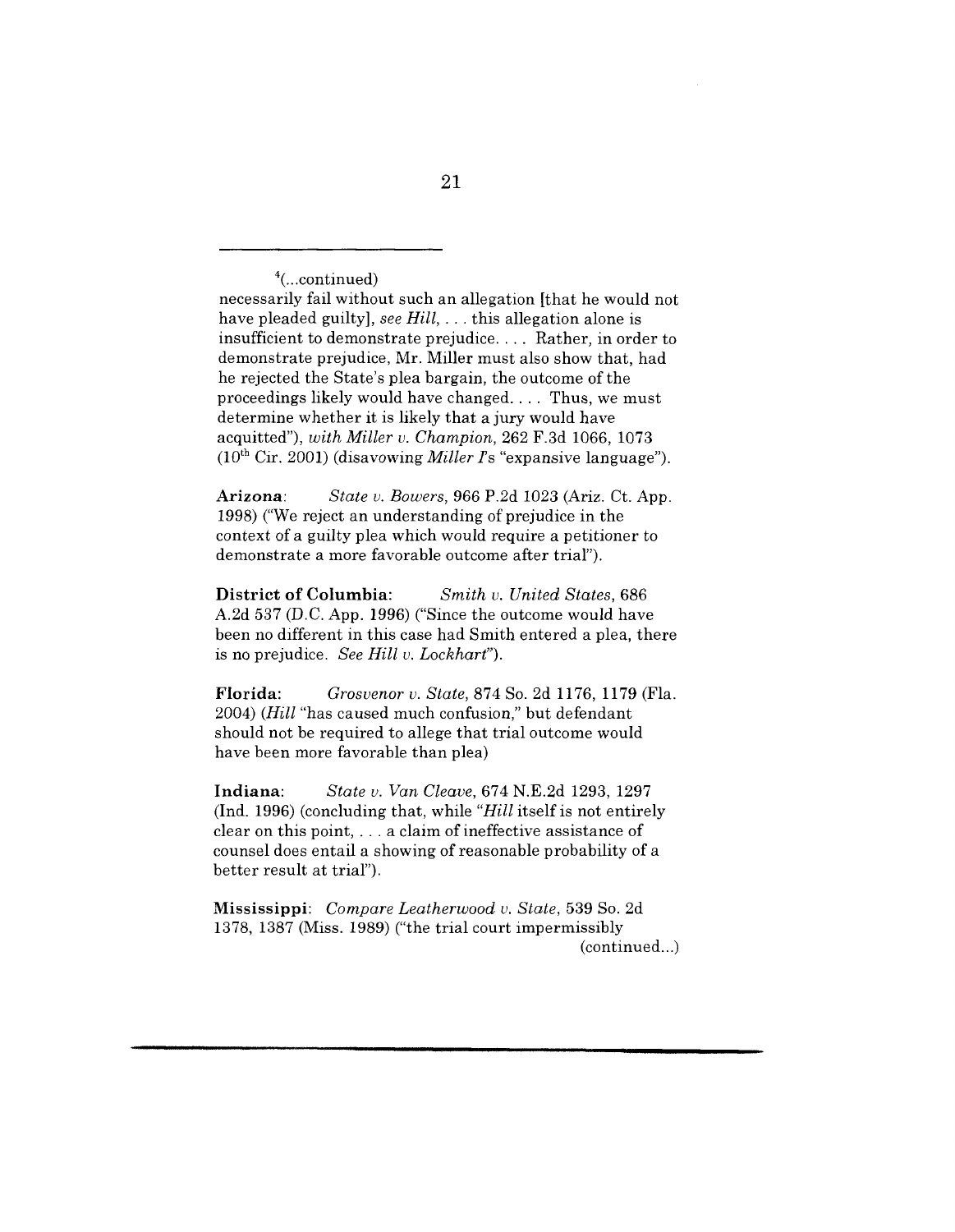The Pennsylvania Supreme Court, again, tried to straddle this divide  $-$  but was again unsuccessful. The court, attempting to reconcile (its understanding of) *Hill* with *Kimmelman,* suggested that its holding would be limited. That is, the court's special form of ineffective assistance prejudice - the kind that requires only a causal

Wyoming: *Compare Rutti v. State,* 100 P.2d 394, 406-08 (Wyo. 2004) ("it is clear that the *Hill* Court was not lessening the prejudice requirements of *Strickland ....* The definitive problem with Rutti's ineffective assistance of counsel claims is that he has not presented any objectively plausible argument supporting the prejudice prong. Rutti does not argue that absent the error, the outcome of a trial would have been more advantageous to the client than the result of his plea.... This Court has confidence that the outcome was more than fair to Rutti and that the proper functioning of the adversarial process was not undermined by defense counsels' performances .... Rutti suffered no prejudice and actually benefitted from a very advantageous plea agreement"), *with Palmer v. State,* 174 P.3d 1298, 1302 (Wyo. 2008) ("We take this opportunity to clarify *Rutti";* defendant need not allege that outcome of trial would have been more advantageous than plea).

 $4$ (...continued)

exceeded the proper focus for determining whether Leatherwood has shown prejudice by considering the evidence of guilt, and the ultimate likelihood of an acquittal"), *with Mowdy v. State,* 638 So. 2d 738, 742 (Miss. 1994) (no prejudice from counsel's bad plea advice where defendants failed "to delineate facts which, if proven, would show the likelihood of success at trial")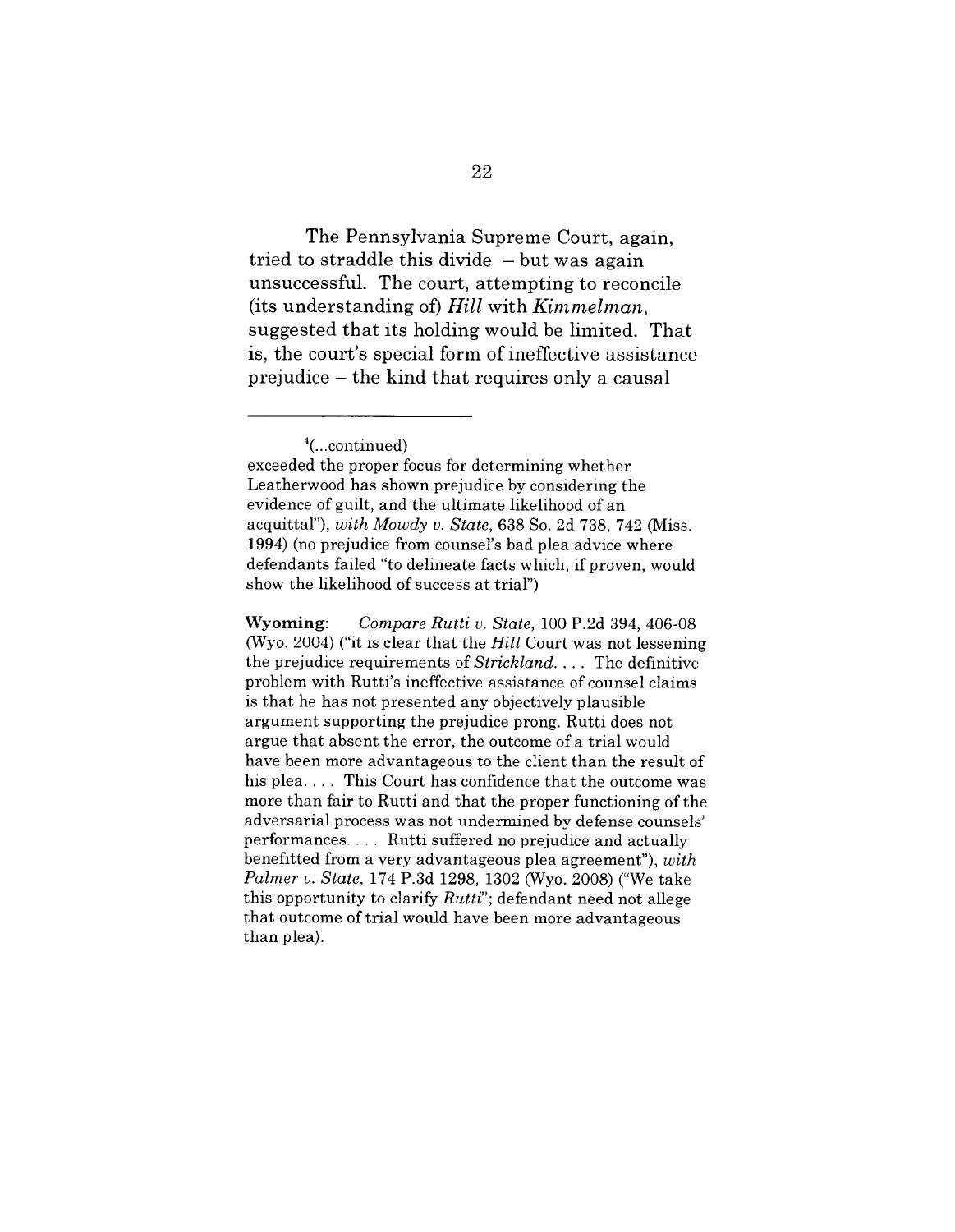link, without proof of the possibility of a more favorable verdict or sentence - would apply only to the results of proceedings involving "fundamental rights." Other kinds of court proceedings, like suppression hearings, would still require a showing of prejudice in the form of an effect on the verdict or sentence. App. 39, 41-42 n.18.

Nothing in *Hill,* however, nor in *Kimmelman,* let alone in *Strickland,* indicates that the Pennsylvania court's notion of "fundamental rights" has anything to do with the assessment of prejudice to the defendant from deficient performance by an attorney. To begin with, which rights qualify for the special treatment? It is not clear why suppression claims should be excluded, considering that suppression is perhaps the single best chance a defendant has to achieve a favorable outcome in a criminal trial. Meanwhile the right to testify on one's own behalf, which surely merits a place on any list of "fundamental rights," *see, e.g., Jones v. Barnes,* 463 U.S. 745, 751 (1983), and is frequently the subject of ineffective assistance of counsel claims, is routinely analyzed according to the normal rule of *Strickland* prejudice: whether the defendant's testimony would have helped get a better result at trial.5 *Kimmelman* itself, moreover,

*<sup>~</sup>See, e.g., Brown v. Artuz,* 124 F.3d 73 (2nd Cir. 1997) (recognizing that right to testify is fundamental and personal to defendant, and that counsel's failure to advise defendant

<sup>(</sup>continued...)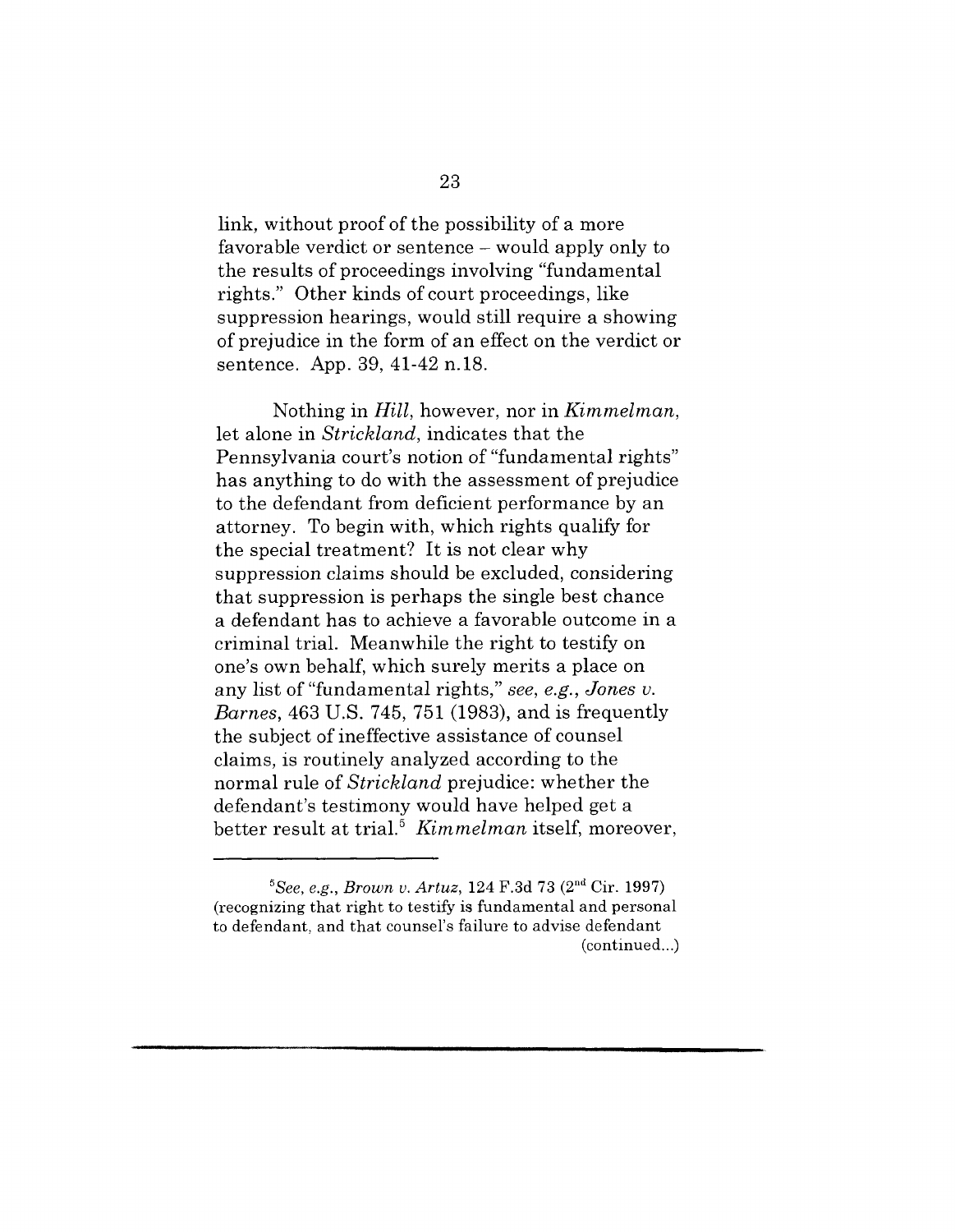holds that the right to effective assistance of counsel has a separate identity from any underlying right that counsel may have jeopardized, and that the elements of proving one do not govern the elements of proving the other. 477 U.S. at 374-75.

Despite the efforts of the court below to coin a coherent rule, the difficulty appears to rest with *Hill* itself. The inescapable fact is that, if *Hill* requires *no more than* proof that counsel's deficient performance caused the decision to plead guilty (or, by extension to this case, the decision to waive trial by jury), then it permits simply a causation element, not a true prejudice element. *See Roe v. Flores-Ortega,* 528 U.S. at 484. If it is enough to show that the result of a specific "proceeding"  $-$ 

 $5$ (...continued)

on right is deficient performance, but holding that defendant could not establish prejudice under *Strickland:* "[e]ven if Brown had made such statements on the stand, however, there is no reasonable probability that the verdict would have been different"): *United States v. Kimler*, 119 Fed. Appx.  $213$  ( $10<sup>th</sup>$  Cir. 2004) ("there was no reasonable probability that Defendant's testimony would have changed the result in the case"); *Franklin v. United States,* 227 Fed. Appx. 856  $(11<sup>th</sup> Cir. 2007)$  (rejecting argument that prejudice should be presumed); *United States v. Michael,* 100 F.3d 995 (D.C. Cir. 1996) (declining to presume prejudice; "[w]e conclude that given the facts of the case even the defendant's own testimony would not have influenced the outcome of his trial").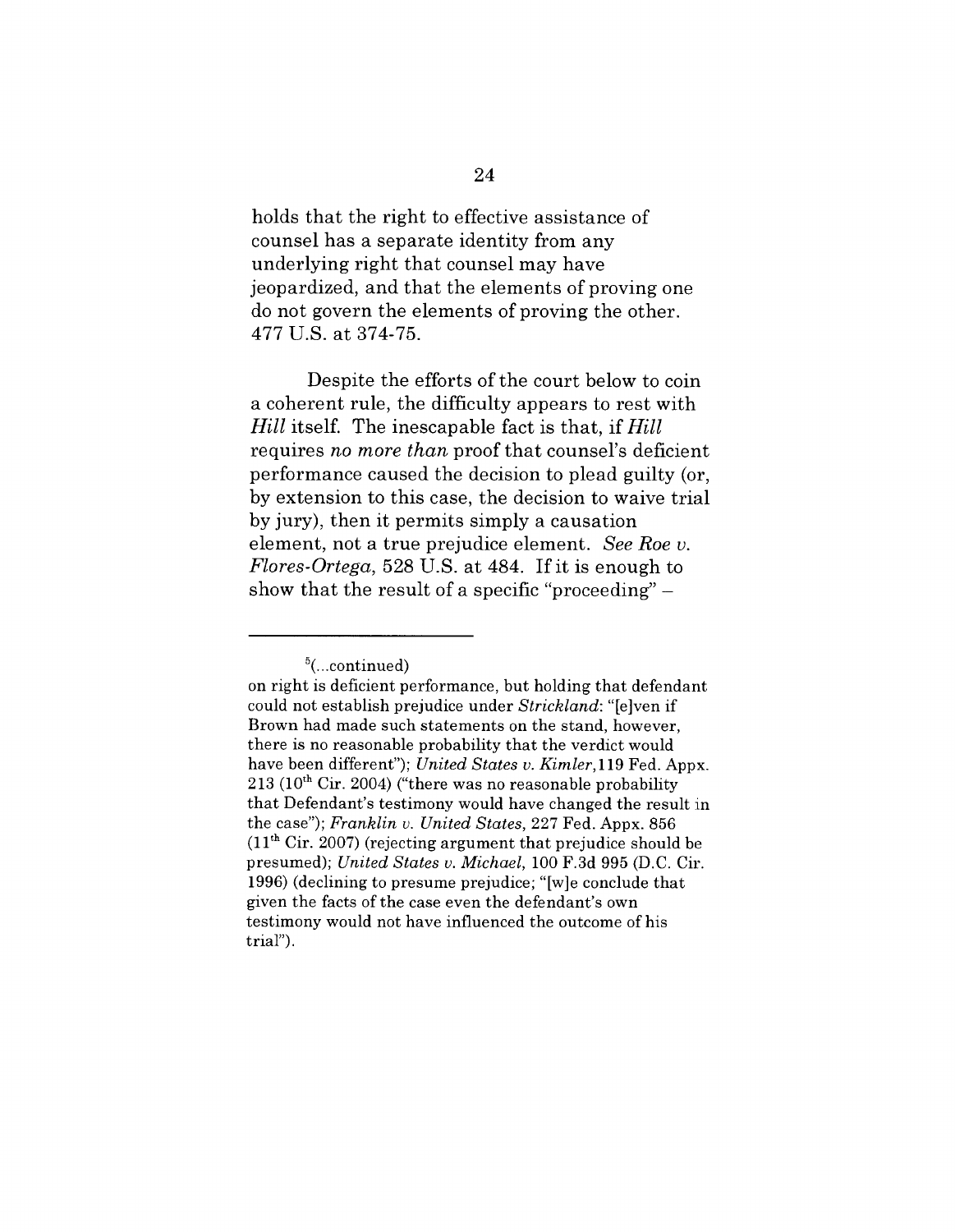guilty plea colloquy; jury waiver colloquy; waiver-oftestimony colloquy; etc. - would have been different, then the judgment of sentence is effectively deemed unfair, and must be vacated in favor of a new trial. Once, in other words, a court dispenses with the requirement of proving a reasonable probability of a more favorable verdict or sentence, what is left is a presumption of prejudice, not actual prejudice.

To the extent such a sweeping result might be read from the opinion in *Hill,* it is dictum. The defendant there did not establish, or even allege, that he would have pleaded not guilty but for counsel's supposedly inadequate advice. 474 at 60. Absent this threshold showing, it was unnecessary for the Court to decide whether actual prejudice was required to establish a violation of the right to effective representation in relation to plea decisions.

To be sure, some later support for a presumption of prejudice might be gleaned from the opinion in *Roe v. Flores-Ortega.* There the Court cited *Hill,* apparently analogizing the guilty plea decision to an attorney's act in forfeiting the opportunity to appeal, against the wishes of his client. 528 U.S. at 483. In reality, the two are not the same. A plea bargain does not unilaterally forfeit an entire judicial proceeding; rather, it represents an alternative form of disposition, entered into mutually in order to provide a benefit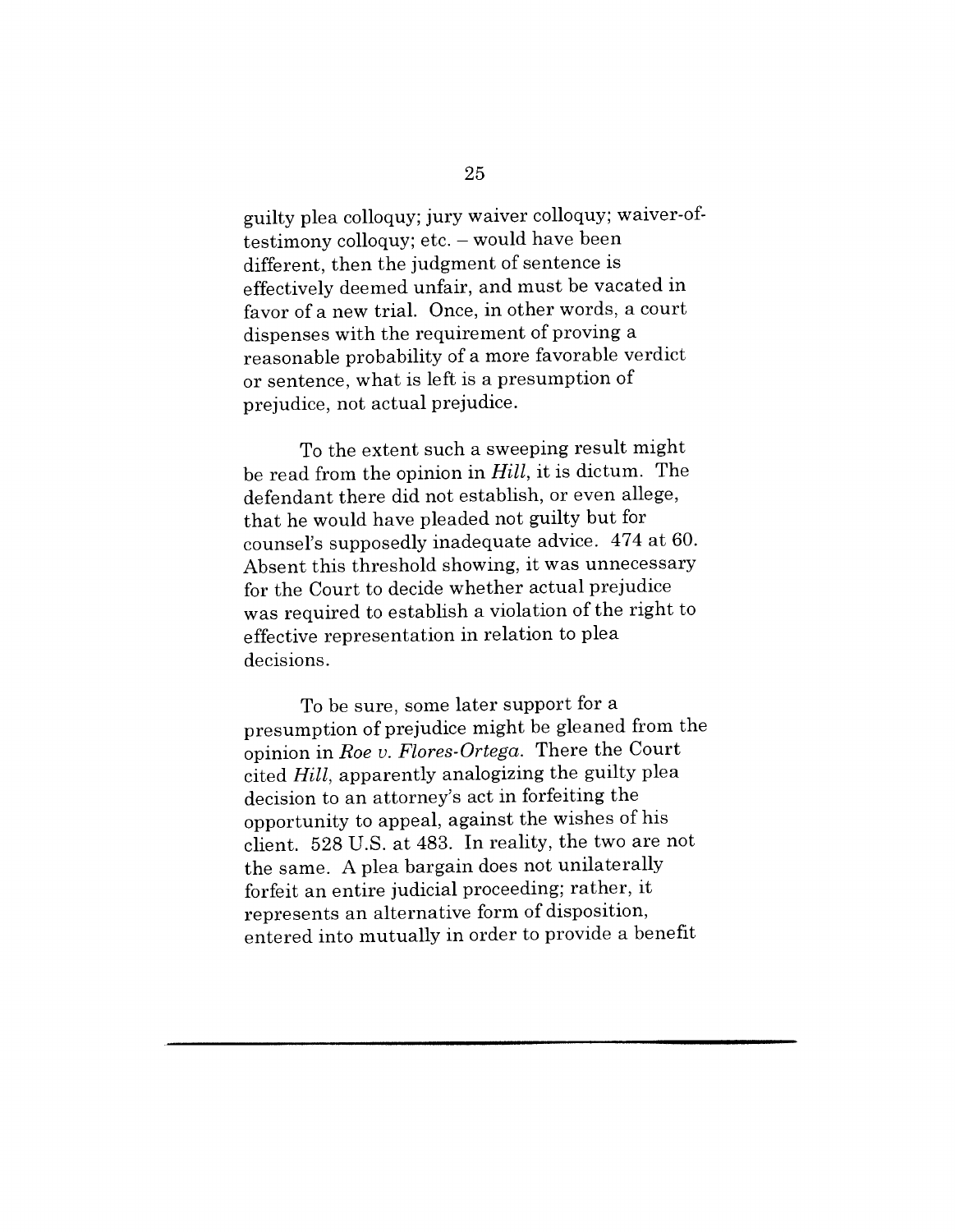to both sides. The correct analogy is not to the kind of forfeiture alleged in *Roe,* but to negotiations for a settlement at the appellate stage. A challenge to counsel's guidance in relation to such a process, whether at the appeal stage or at the plea stage, is really a challenge to the fairness of the end result.

To presume prejudice in such circumstances would be flatly inconsistent with the whole course of the Court's development of the law in this area: from its focus in *Strickland,* 466 U.S. at 687, on "a fair trial, a trial whose result is reliable," through its caveat in *Lockhart v. Fretwell,* 506 U.S. 364, 369 (1993), that "an analysis focusing solely on mere outcome determination, without attention to whether the result of the proceeding was fundamentally unfair or unreliable, is defective," to its emphasis in *Florida v. Nixon,* 543 U.S. at 190, that a presumption of prejudice is an exceedingly narrow exception to the general rule.<sup> $6$ </sup> Guilty pleas

Having derived the right to effective representation from the purpose of ensuring a fair trial, we have, logically enough, also derived the limits of that right from that same purpose .... The requirement that a defendant show prejudice in effective representation cases arises from the very nature of the specific element of the right to counsel at issue there *effective* (not mistake-free) representation. Counsel (continued...)

*<sup>6</sup>See also United States v. Gonzalez-Lopez,* 548 U.S. 140, 147 (2006):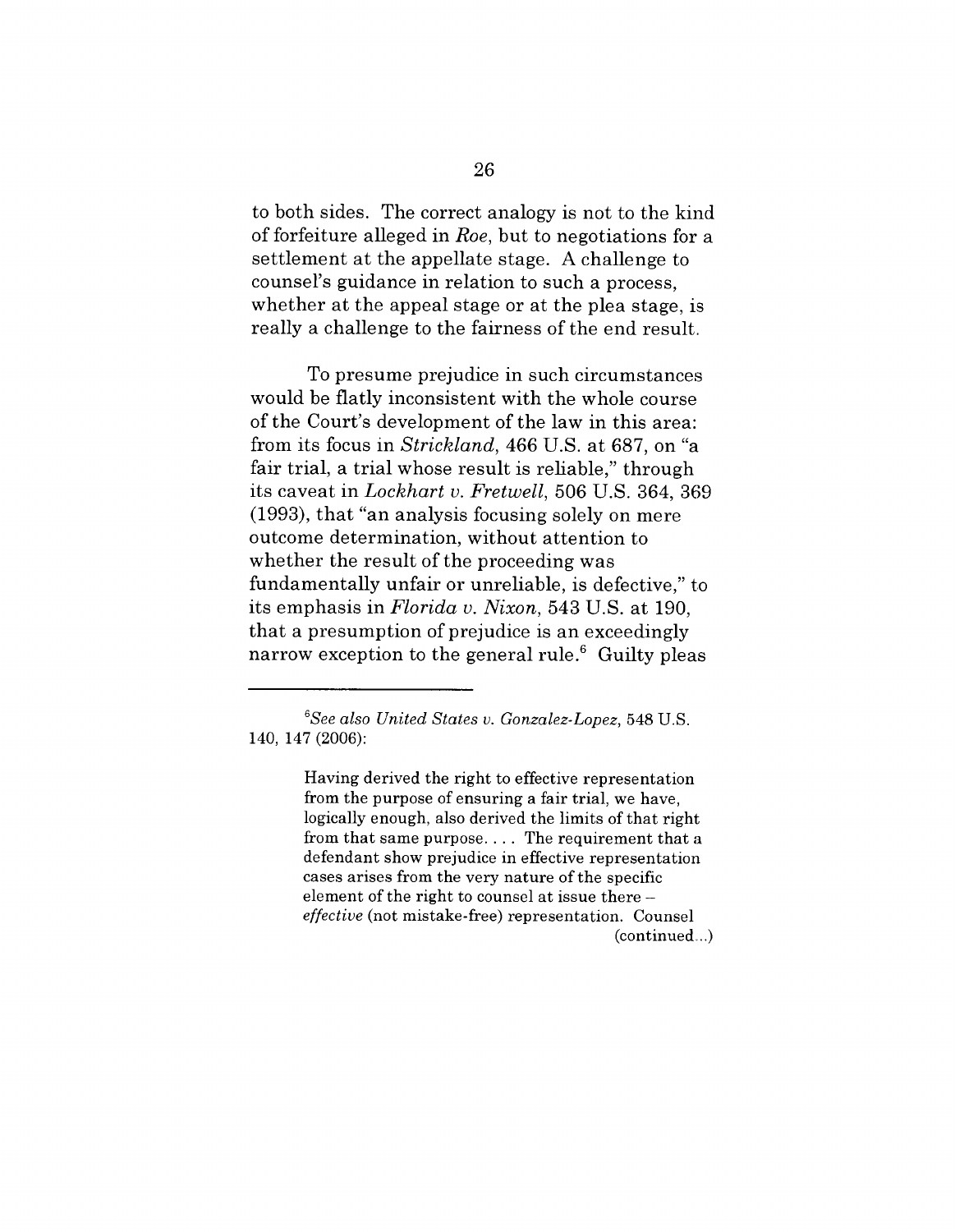and bench trials make up the vast majority of criminal dispositions in this country. If prejudice is to be presumed whenever counsel's performance is challenged in relation to either decision, then the relationship between *Strickland* and *Cronic* will have been turned on its head.

Accordingly, it is appropriate for the Court to clarify the meaning of *Hill v. Lockhart.* Is prejudice indeed to be presumed for guilty plea ineffectiveness claims? And if so, does such a rule extend to jury waiver ineffectiveness claims as well? In the latter case, after all, the defendant did in fact have a full trial in every sense, albeit with a  $differential$  - but no less inherently fair - finder of fact. *See Strickland,* 466 U.S. at 685, 695 ("a fair trial is one in which evidence subject to adversarial testing is presented to an impartial tribunal"; prejudice "should not depend on the idiosyncracies of the particular decision maker).

The case presents a question worthy of review. Certiorari should be granted.

**<sup>6(...</sup>continued)**

cannot be "ineffective" unless his mistakes have harmed the defense (or, at least, unless it is reasonably likely that they have). Thus, a violation of the Sixth Amendment right to *effective* representation is not "complete" until the defendant is prejudiced.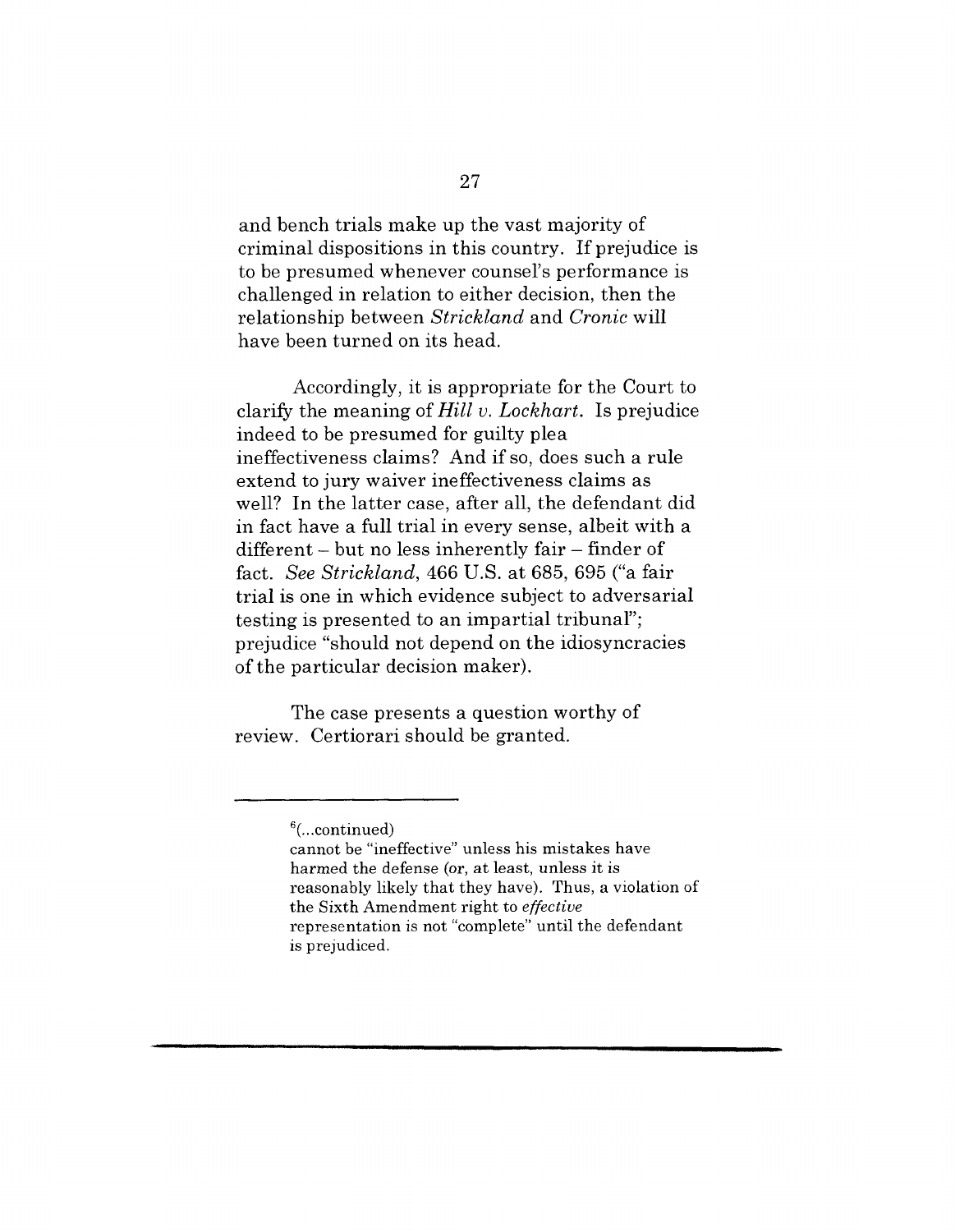## **CONCLUSION**

For the reasons set forth above, petitioner respectfully requests that this Court grant the petition for writ of *certiorari.*

Respectfully submitted,

*Philadelphia District Attorney's Office 3 South Penn Square Philadelphia, PA 19107* District AttorneyRONALD EISENBERG Deputy District Attorney *(counsel of record)* HUGH J. BURNS, Jr. Chief, Appeals Unit ARNOLD GORDON 1<sup>st</sup> Asst. District Attorney LYNNE ABRAHAM